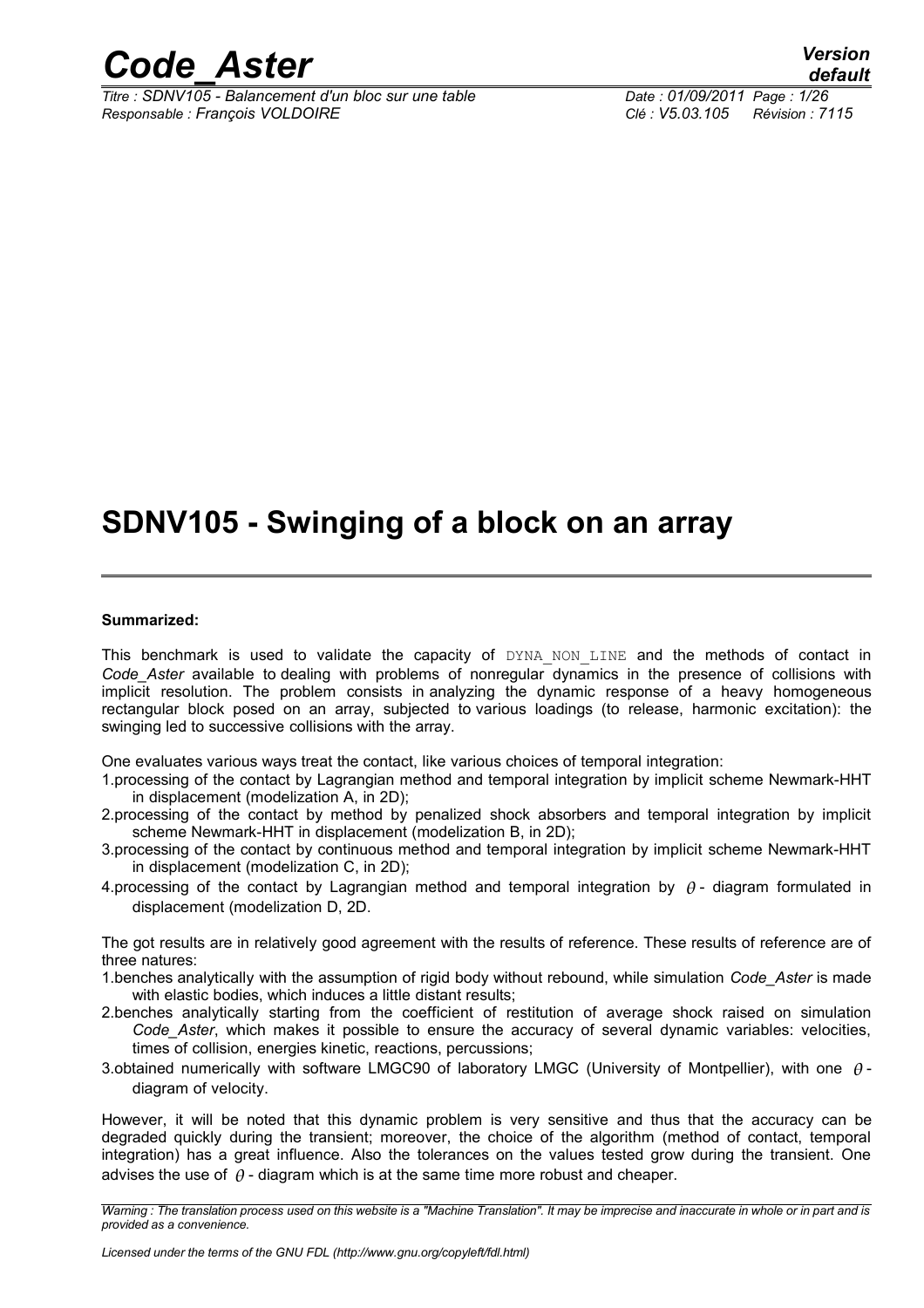*Titre : SDNV105 - Balancement d'un bloc sur une table Date : 01/09/2011 Page : 2/26 Responsable : François VOLDOIRE Clé : V5.03.105 Révision : 7115*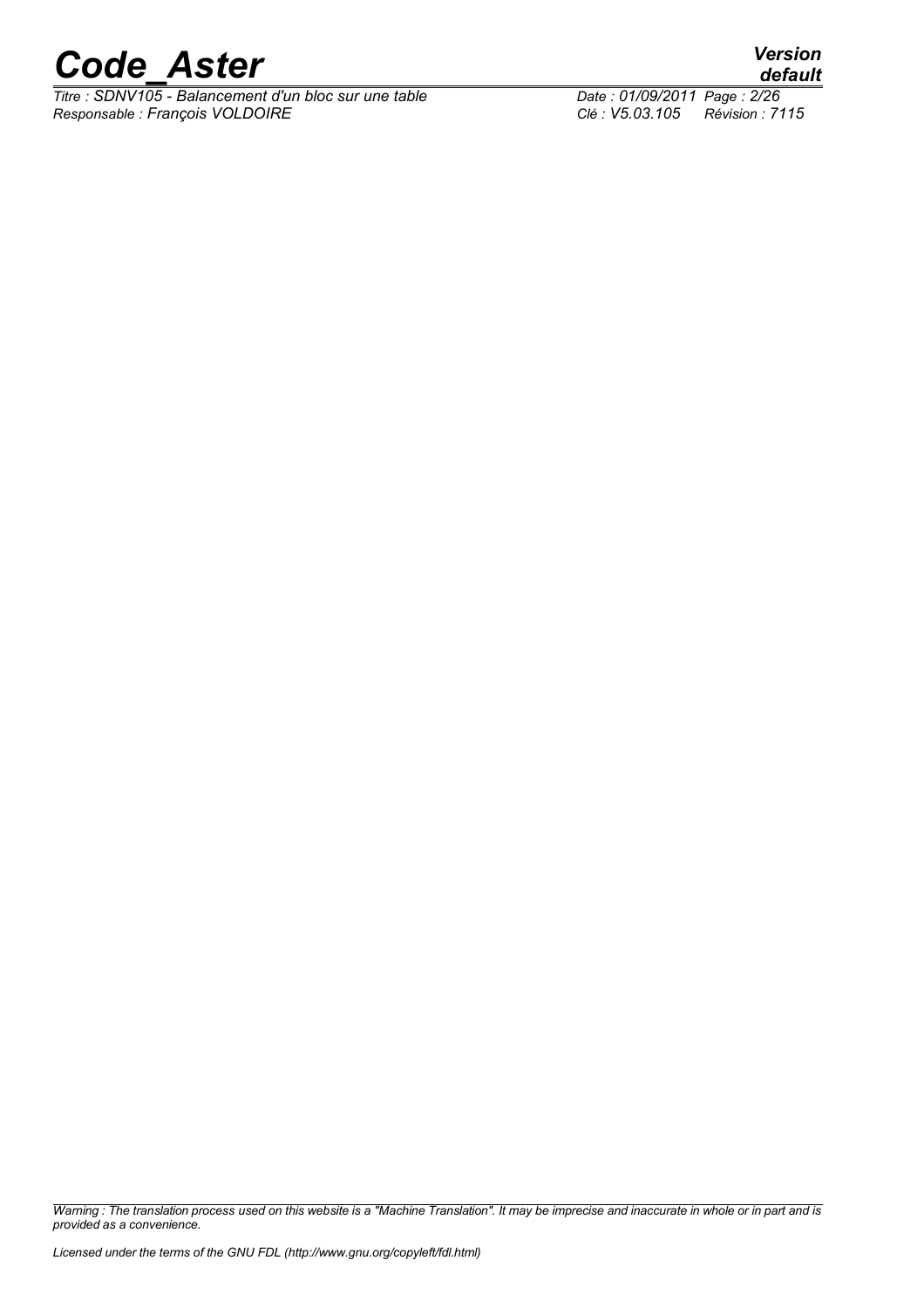*Titre : SDNV105 - Balancement d'un bloc sur une table Date : 01/09/2011 Page : 3/26 Responsable : François VOLDOIRE Clé : V5.03.105 Révision : 7115*

### **1 Problem of reference**

### **1.1 Geometry**

One considers a heavy homogeneous parallelepipedic block resting initially on a rigid array (null clearance).



**Appear 1.1-a: Front view of the block on the array.**

Geometrical data:

Face of the block:  $2b \times 2l$  :  $0,360$   $m \times 0,800$   $m$ . Thickness:  $e=1$   $m$ . One notes  $R = \sqrt{b^2 + l^2}$ and  $\ket{\theta_0}$  the angle  $\ket{\vec{OQ},\vec{O}G}$  . The array has one thickness vertical of  $\ket{0,\!08\!}$   $m$  .

### **1.2 Material properties**

| Characteristic  | block                   | counts          |
|-----------------|-------------------------|-----------------|
| Young's modulus | 6,0 10 <sup>11</sup> Pa | $1,010^{14} Pa$ |
| Poisson's ratio | 0.2                     | 0,3             |
| Density         | 1450 kg / $m^3$         | $2500 \ kg/m^3$ |
| AMOR ALPHA      | 0.0001 s                | 0.001 s         |
| AMOR BETA       | 0.0.0.0                 |                 |

the array is selected "tough". The dry coefficient of kinetic friction of Coulomb between the block and the array is:  $u=0.9$ . This high coefficient makes privilege situations where rotation around the corners of the block is done without sliding. However, during the installation of the heavy block on the array, one admits that there is sliding free:  $\mu = 0.0$ . The mass of the block is 417,600  $kg$ .

One adds a damping of Rayleigh to introduce a certain dissipation high frequency material using key word AMOR ALPHA (see above), from where forces:  $C U = \alpha K U$ .

*Warning : The translation process used on this website is a "Machine Translation". It may be imprecise and inaccurate in whole or in part and is provided as a convenience.*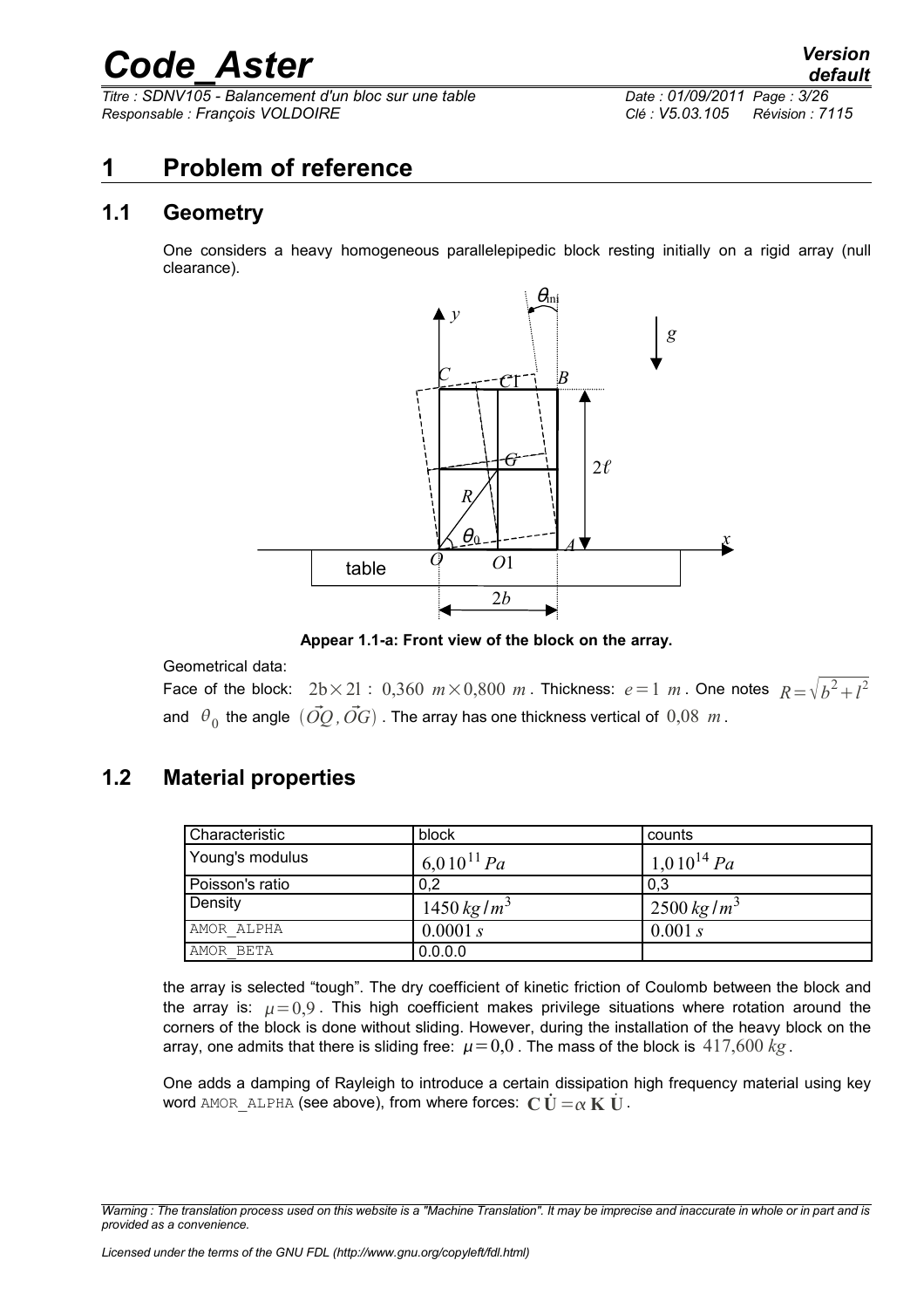*Titre : SDNV105 - Balancement d'un bloc sur une table Date : 01/09/2011 Page : 4/26 Responsable : François VOLDOIRE Clé : V5.03.105 Révision : 7115*

### **1.3 Boundary conditions and loadings**

#### **Boundary conditions**

the translations of the array according to the axes  $y$  and  $z$  are blocked on the lower face of this one.

The translation of the array according to the axis  $x$  is blocked at the point  $SI$  in with respect to *O1* .

The translations of the block according to the axis *z* are blocked.

The point OI of the block, medium of its base is constrained by:  $dx = 0$  only for the initial phase of phased introduction of the loading of gravity.

The acceleration of gravity is worth:  $g = 9.81 \ m/s^2$ .

A condition of contact-friction is ensured between the base of the block and the upper face of the array.

#### **To release after slope of the block, constant gravity remaining**

the condition of contact-friction is ensured between lower face of the block and upper face of the array. The acceleration of gravity is worth:  $g = 9.81 m/s^2$ .

#### **Loading of harmonic excitation of the array**

Under investigation, not restored.

#### **1.4 Initial conditions**

#### **Loading of gravity**

the block and the array are initially at rest: at  $t=0$   $dx(0)=0$ ,  $dx/dt(0)=0$  in any point.

#### **Loading to release**

the point *C1* , medium on the higher side of the block is constrained: *dx*=−0.008 *m* , that is to say an angle of 10−<sup>2</sup> . whereas the point *O1* is fixed in *x* . One expects then the stabilization of vibrations, to carry out to release it under gravity, since this position drawn aside at initial velocity null in any point.

#### **Loading of harmonic excitation of the array**

Under investigation.

*Warning : The translation process used on this website is a "Machine Translation". It may be imprecise and inaccurate in whole or in part and is provided as a convenience.*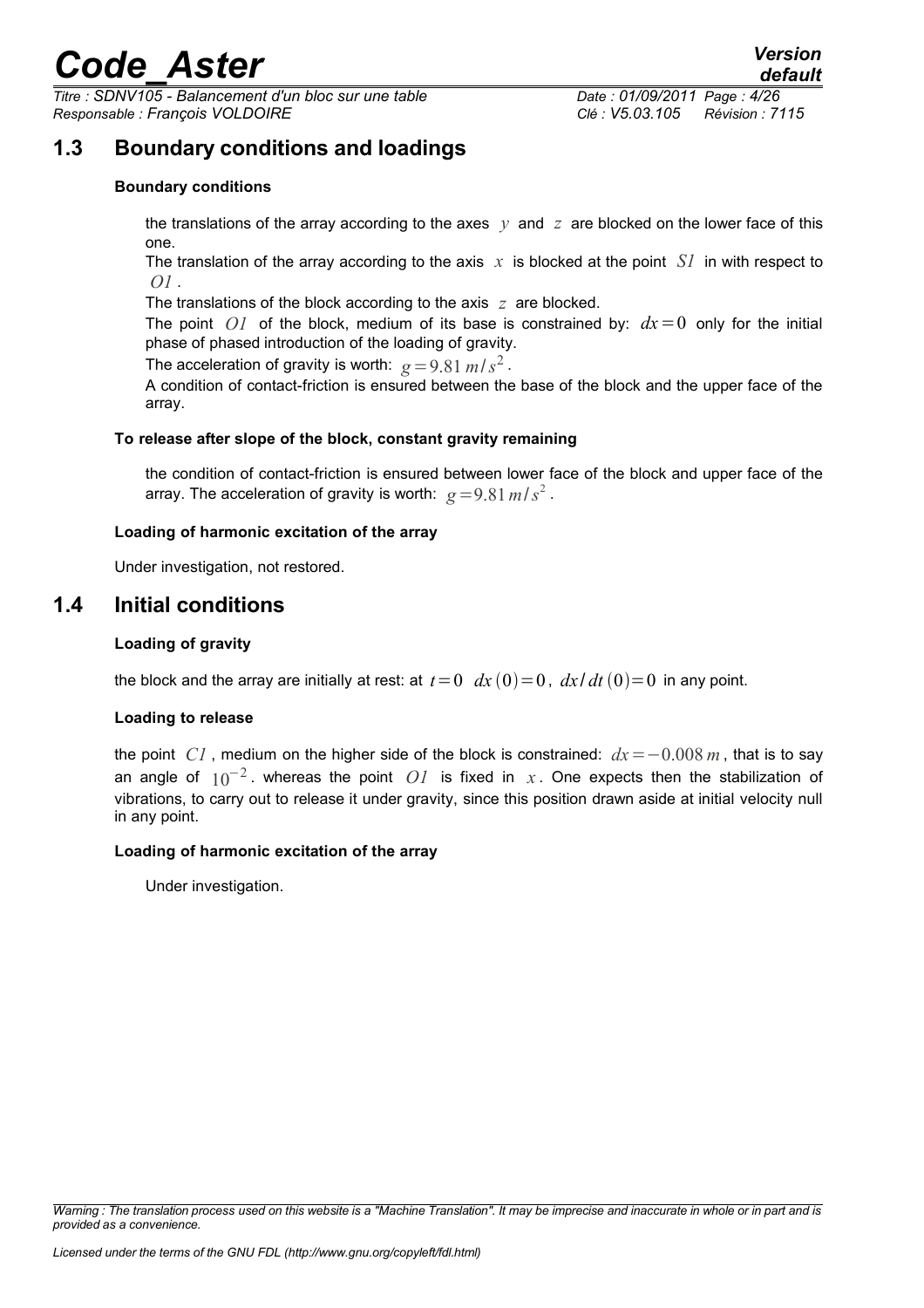*Titre : SDNV105 - Balancement d'un bloc sur une table Date : 01/09/2011 Page : 5/26 Responsable : François VOLDOIRE Clé : V5.03.105 Révision : 7115*

*default*

### **2 Reference solution**

the results of reference are of two natures:

- •benches analytically with the assumption of rigid body, without rebound, while simulation *Code\_Aster* is made with elastic bodies, which induces a little distant results;
- •benches analytically starting from the average ratio of loss of kinetic energy raised during the collisions on simulation *Code\_Aster*, which makes it possible to ensure the accuracy of several dynamic variables: velocities, times of collision, energies kinetic, reactions, percussions;
- •obtained numerically with software LMGC90 of laboratory LMGC (University of Montpellier), with one  $\theta$  - diagram of velocity, cf [bib3, bib4].

#### **2.1 Method of calculating used for the reference solution**

For more details on the solution with the assumption of rigid body, to refer to [bib1]. The mass of the block is:  $M = \rho V = 4 \rho b l e$ . A possible driving acceleration of the array is considered:  $(\ddot{u}_{ent}, \ddot{v}_{ent})$ . The parameter of configuration is noted  $\theta$ . The inertia of rotation at the center of gravity is  $J_{G} = \frac{1}{3}$  $\frac{1}{3}M(b^2+l^2)$ , that with the corner *O* is  $J_{\overline{O}}=J_{\overline{G}}+MR^2$ . The equations of the motion of the

block, in the frame of the modelization in rigid body are:

$$
\begin{vmatrix} \text{rocking about } O & : & J_O \ddot{\theta} + MR \left( \ddot{v}_{ent} + g \right) \cos \left( \theta_0 + \theta \right) - MR \ddot{u}_{ent} \sin \left( \theta_0 + \theta \right) = 0 & \text{with } \theta \in \mathbb{R}^+ \\ \text{rocking about } A & : & J_A \ddot{\theta} - MR \left( \ddot{v}_{ent} + g \right) \cos \left( \theta_0 - \theta \right) - MR \ddot{u}_{ent} \sin \left( \theta_0 - \theta \right) = 0 & \text{with } \theta \in \mathbb{R}^- \end{vmatrix}
$$

The pulsation of swinging is:  $\omega_{rO} \!=\! \sqrt{MgR/J}_{O}$ , that is to say  $\omega_{rO} \!=\! \sqrt{3}\,g/4\,R$  ; with the geometrical data:  $\omega_{rO}^{}\!=\!4$  .  $0956\, s^{-1}$  .

If one analyzes the head-on collision of the base of the block on a rigid wall, the total period of contact  $\tau$  (time of return ticket of the elastic wave) is given by:

$$
\tau = 4 l \sqrt{\frac{\rho}{E}}
$$

that is to say here:  $\tau \! \approx \! 1$  .5731  $\,10^{-4} \,$   $\rm s$  .

What is directly associated with the frequency with the mode with vertical extension with the block, which is:  $f_{\rm 1}$ =6357  $Hz$  . One can make the same analysis for the array:  $f_{\rm 1}$ =625  $kHz$  . The frequency of the first mode of bending transverse of the block, considered as a beam of Eulerian, rotulée at its base and free at its top, is:  $f_{\overline{f}}\!=\!8100\,Hz$  . This value gives an idea of the type of dynamic response of the block likely to occur at the time of the collision after releasing.

The total period of contact  $\tau$ , during a frontal shock, makes it possible to estimate the stiffness of shock absorbers to be placed at the lower corners of the block, when one of the contact considers a technique of processing by shock absorbers: it is the case of the modelization B. One has as follows:

$$
K_{res} = M_{bloc} \frac{\pi^2}{\tau^2} = \frac{\pi^2 \, ES}{16 \, \ell}
$$

*Warning : The translation process used on this website is a "Machine Translation". It may be imprecise and inaccurate in whole or in part and is provided as a convenience.*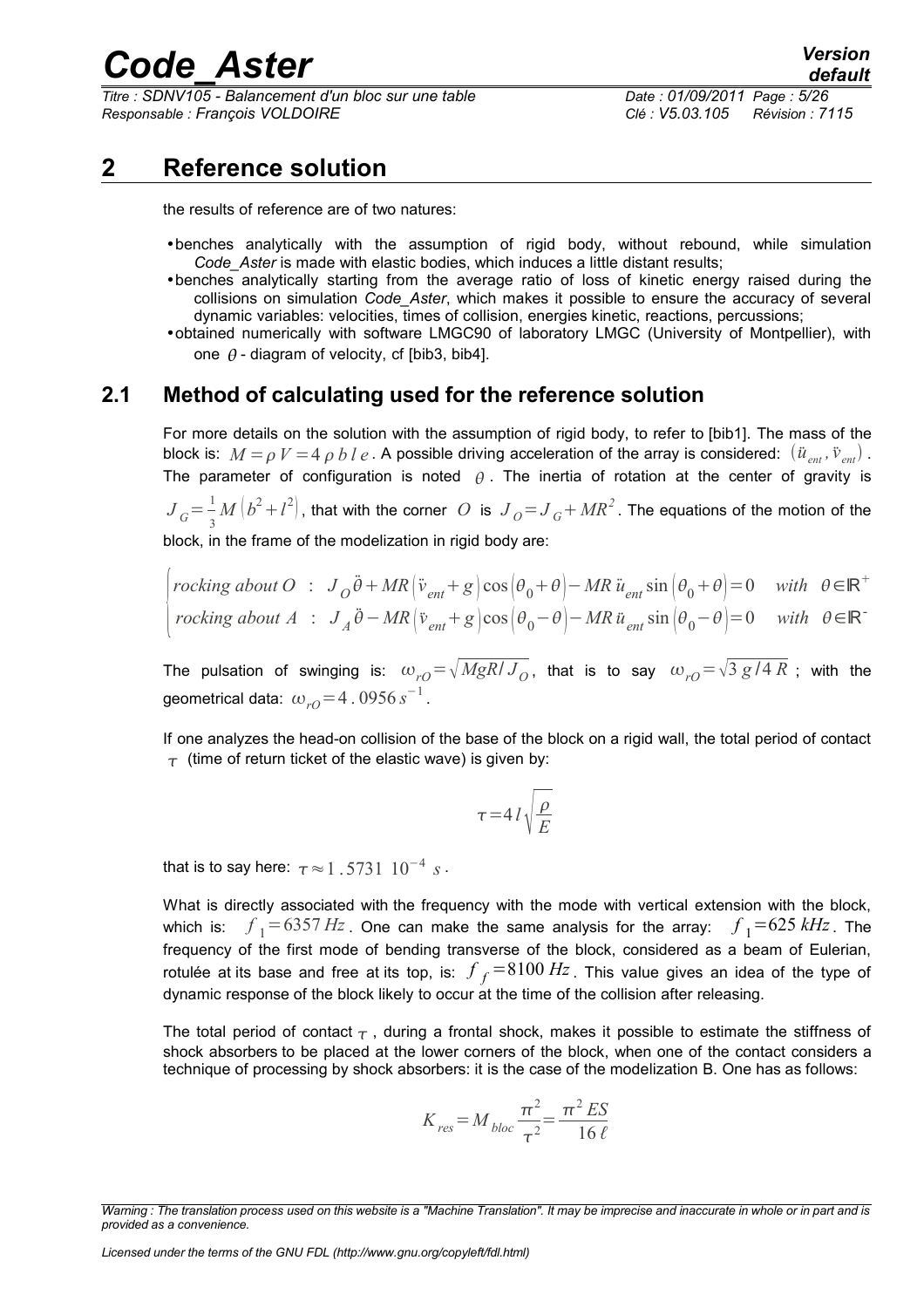*Titre : SDNV105 - Balancement d'un bloc sur une table Date : 01/09/2011 Page : 6/26 Responsable : François VOLDOIRE Clé : V5.03.105 Révision : 7115*

*default*

This value corresponds to a longitudinal wave propagation in a continuum. If one considers the response of a finite element linear elastic into unidimensional, with consistent mass matrix, length 2*l* , one a:

$$
K_{res} = M_{bloc} \frac{3 E}{\rho l^2} = \frac{3 ES}{l}
$$

For this configuration one finds respectively:  $9.253 10^{11} N/m$  and  $4.5 10^{12} N/m$ .

#### **2.1.1 Case to release from a position inclined at rest: rigid body**

Like  $\cos^2\theta_0 > \frac{2}{3}$  $\frac{2}{3}$  ⇔ *l/b* <  $\sqrt{2}/2$ , the block balances alternatively corner on the other, cf [bib1]. One notes  $\theta_{in}$  the initial slope, presumedly weak. The balance equation for the phases of "coasting flight" (valid for small angles, with the 1st order) is reduced to  $\frac{4}{3}$  $\frac{4}{3}MR^2\ddot{\theta} + Mbg - M\ell g\theta = 0$ . The period of the coasting flight  $t$ <sub>coll</sub> around  $O$  before collision on the other corner  $A$  is thus solution of:

$$
0 = \frac{b}{l} + \left(\theta_{in} - \frac{b}{l}\right) \cosh\left(t_{coll} \sqrt{\frac{3 \ g \ l}{4 \ R^2}}\right)
$$

For  $\,\theta_{in}\!=\!10^{-2}$  , and the dimensions of the block considered, one a:  $\,t_{coll}\!\approx\!0,05440978$   $\,s\,$  . This time corresponds to the first impact with the corner *A* .

Kinetic energy right before the collision is:  $E_{\textrm{kin}}^{-}=\frac{1}{2}$  $\frac{1}{2}J_{O}\dot{\theta}^{2}$  = *Mbg*  $\theta_{in}$  . It is worth: 7.37398 *J*.

One from of also deduced the angular velocity before the first collision:

$$
\dot{\theta}\left(t_{coll}\right) = \frac{1}{R} \sqrt{\frac{3}{2} bg \theta_{in}} \approx -\frac{3}{4} bg t_{coll} / R^2
$$

the vertical equilibrium gives the vertical reaction in *O* :

$$
F_O = Mg + Mb \ddot{\theta} \approx Mg \left(1 - \frac{3 b^2}{4 R^2}\right)
$$

the horizontal equilibrium gives the horizontal reaction:

$$
H_0 = M l \ddot{\theta} \approx -\frac{3 M g b l}{4 R^2}
$$

Their values are:  $\overline{F}_O \! \approx \! 3579{,}25 \,$   $N$  and  $\, |H_O| \! \approx \! 1149{,}79 \,$   $N$  .

Their ratio is thus  $\frac{3 bl}{\sqrt{2}}$  $\frac{3b}{4R^2-3b^2}$ ≈0.3212.

This ratio is weaker than the selected coefficient of kinetic friction: one thus does not expect sliding.

The balance equations in percussion of shock at the times of the impacts provide for their part:

*Warning : The translation process used on this website is a "Machine Translation". It may be imprecise and inaccurate in whole or in part and is provided as a convenience.*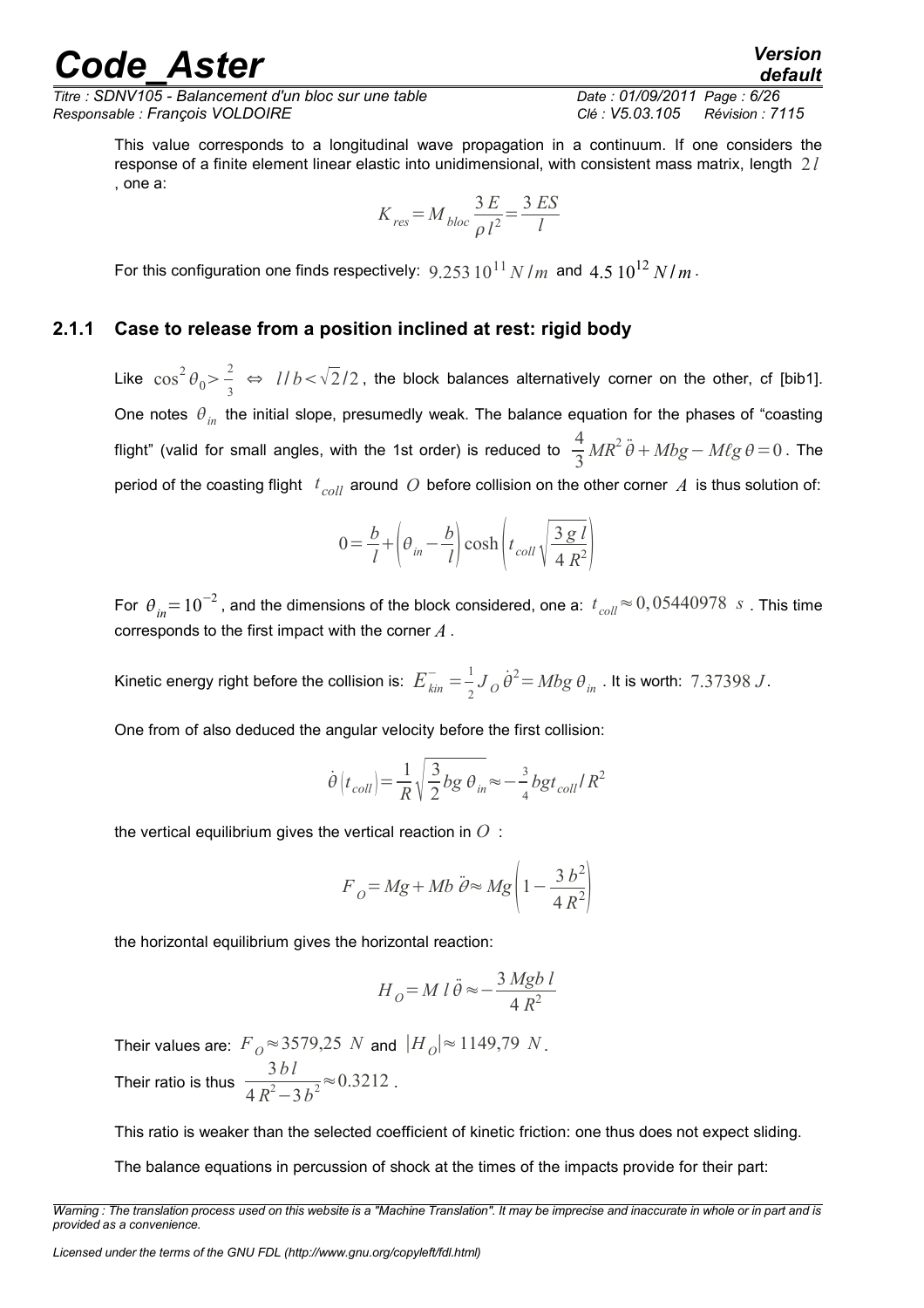*Titre : SDNV105 - Balancement d'un bloc sur une table Date : 01/09/2011 Page : 7/26 Responsable : François VOLDOIRE Clé : V5.03.105 Révision : 7115*

$$
I_y = -\frac{4R^2 - 3b^2}{2R^2} Mb \omega_{-} \quad \text{while} \quad \frac{|I_x|}{|I_y|} = \frac{3b l}{4R^2 - 3b^2} \approx 0.3212
$$

This ratio is weaker than the selected coefficient of kinetic friction: one thus does not expect sliding.

To each impact a share of kinetic energy is transmitted block to the array; since, at the time of the collision, it is admitted that there is no rebound (i.e. just at the time of the collision, the impacted point has a built-in position), one identifies an equivalent "coefficient of restitution then" connecting the ratio angular velocities before and after the collision (one points out that in phase "coasting flight", accelerations are quasi constant, therefore the velocities quasi closely connected):

$$
\omega_{+} = \frac{2 R^2 - 3 b^2}{2 R^2} \omega_{-} \approx 0.7474 \ \omega_{-}
$$

This same ratio corresponds to that of the time intervals between two successive collisions (with the 1st order).

One of deducted the ratio enters kinetic energies after and before each collision: 0.5586086 (because of the square). This same ratio corresponds to that of the swing angles of the block after and before each collision, because it is admitted that there is no dissipation of energy during free rotation between two collisions, which provides the values of maximum vertical displacements of the corners of the block.

The time interval between two successive collisions  $k \to k+1$  is given by the maximum swing angle  $\theta_k$  reached at the time of the phase right after the collision  $k$  (or  $\theta_{k-1}$  reached at the time of the phase right before the collision *k* ):

$$
\Delta t_{k \to k+1} \approx \frac{8 R^2}{3 bg} \dot{\theta}_k^+ = 4 R \sqrt{\frac{2 \theta_k}{3 bg}} = \frac{4 R^2 - 6 b^2}{R} \sqrt{\frac{2 \theta_{k-1}}{3 bg}}
$$

As the ratio  $\,\theta_k/\,\theta_{k-1}\,$  with two successive collisions is identical (with the 1st order) to that of kinetic energies  $\overline{E}_{\rm kin}^{\pm_k}/\overline{E}_{\rm kin}^{\mp_k}$  , then one also has:

$$
\Delta t_{k \to k+1} / \Delta t_{k-1 \to k} \approx \sqrt{E_{kin}^{+k} / E_{kin}^{-k}} = \omega_{+} / \omega_{-}
$$

#### **2.1.2 Case to release from a position inclined at rest: elastic body**

One does not have a complete theoretical reference under this assumption. On the other hand, by admitting the weakness of the energy stored in vibratory form, there are the following results.

The phase of "coasting flight" (rotation around the corners) is still characterized by the balance equation of the rigid body in rotation (valid for small angles):

$$
\frac{4}{3}MR^2\ddot{\theta} = -Mbg + M l g \theta
$$

From where reactions:  $F O_ = Mg + Mb$   $\ddot{\theta} \approx Mg \left( 1 - \frac{3}{4} \frac{b^2}{R^2} \right)$  $\left(\frac{3 b^2}{4 R^2}\right)$  and  $H_O = M l \ddot{\theta} \approx -\frac{3 M g b l}{4 R^2}$  $\frac{3}{4}R^2$ , that is to

say:  $\overline{F}_O\!\approx\!3579,\!25\,N$  and  $\overline{|H}_O|\!\approx\!1149, \!79\,N$  . These values are valid for all the phases of coasting flight between two collisions.

*Warning : The translation process used on this website is a "Machine Translation". It may be imprecise and inaccurate in whole or in part and is provided as a convenience.*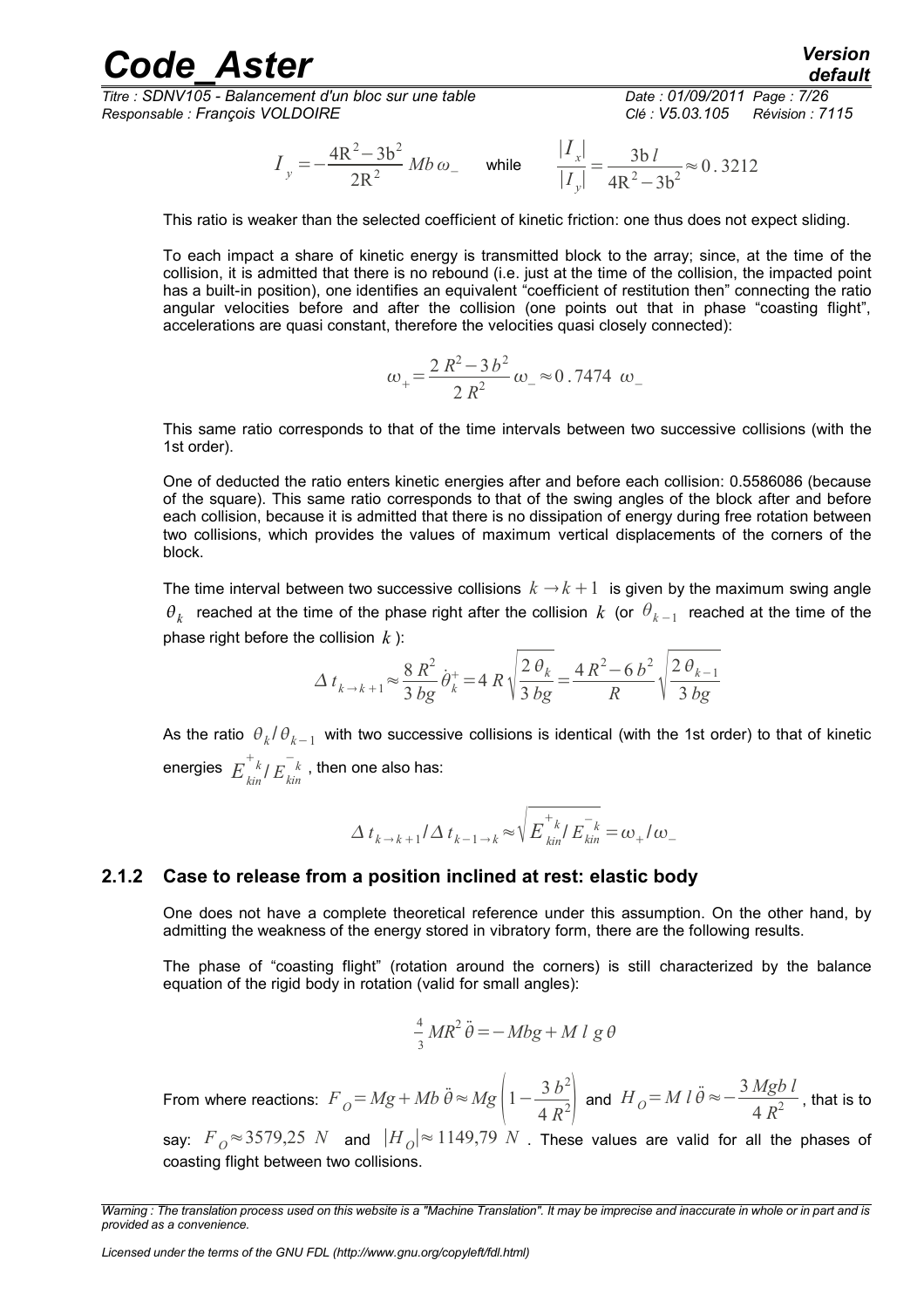*Titre : SDNV105 - Balancement d'un bloc sur une table Date : 01/09/2011 Page : 8/26 Responsable : François VOLDOIRE Clé : V5.03.105 Révision : 7115*

One obtains also the angular velocity right before the first collision:  $\dot{\theta}\left|t_{coll}\right| = \frac{1}{R}$ *R* 3  $\frac{1}{2}bg \theta_{in}$  and

 $\textsf{k}$ inetic energy:  $\left. E_{\textit{kin}}^{-} \right| t_{\textit{coll}} \bigl| = Mbg \text{ } \theta_{\textit{in}} \!=\! \frac{2}{3}$  $\frac{2}{3}MR^2\dot{\theta}_-^2\bigl(t_{coll}\bigr)$  . The time of the first collision must be the same one as analyzes some in rigid body: 0,05440978 *s* ; kinetic energy with the first collision being also: 7,373981 *J* .

The contact being maintained over a certain period in computational simulation with the assumption of deformable bodies, contrary to the case of the rigid bodies, the restitution of shock does not have same phenomenology.

Also decides one to take the value found by simulation by *Code\_Aster* to identify a coefficient of restitution, which is employed to reconstitute the succession of the later collisions.

One thus decides to take by the mean value of  $\sqrt{E_{kin}^{+}k}/E_{kin}^{-}k}$  on the 5 studied collisions the coefficient

of restitution: 0 .79 , that one chooses for the successive predictions. This value higher than that is obtained in assumption of rigid body without rebound, cf [§ 2.1.1], which is legitimate.

While following the assumption of absence of vibration lasting the phase of coasting flight of swinging, the time interval between two successive collisions  $k \rightarrow k+1$  is given by the maximum swing angle

 $\theta_{\vec{k}}$  reached at the time of the phase right after the collision  $\vert k \vert$  :

$$
\Delta t_{k \to k+1} \approx \frac{8 R^2}{3 bg} \dot{\theta}_k^+ = 4 R \sqrt{\frac{2 \theta_k}{3 bg}}
$$

In addition, it is observed numerically that the phase of rebound "delays" the restarting of the rocking movement to each collision. One then adopts a mean value of the relationship between the time intervals between two successive collisions of: 0 .77 .

The results which one then draws from this value are listed in table 2.3.

The vertical percussion is the integral over the period of contact at the time of the collision of the vertical reactions of shock:

$$
I_y = \int_{t_0}^{t_1} f_y(t) dt \, (N, m) \text{ that one compared to } I_y = -\frac{4R^2 - 3b^2}{2R^2} Mb \, \omega_-
$$

As their exact obtaining by computational simulation is delicate, one will test also the relationship with the horizontal percussion  $|I_{\,x}|/|I_{\,y}| \!\approx\! 0.3212$  , which is weaker than the selected coefficient of kinetic friction (one should not thus have of sliding).

#### **2.1.3 Harmonic case of training**

Under investigation, not restored. For more details, to refer to [bib2].

### **2.2 Quantities and results of reference**

Here the list of times of impact studied and the calculated quantities, under the assumption rigid body. One also compares with the results got by software LMGC90 (v2), of the University of Montpellier, employing one  $\theta$ -diagram of temporal integration of velocity for one time step  $\Delta$   $t=10^{-4}\,s$ , and a method of processing of the contact of velocity.

*Warning : The translation process used on this website is a "Machine Translation". It may be imprecise and inaccurate in whole or in part and is provided as a convenience.*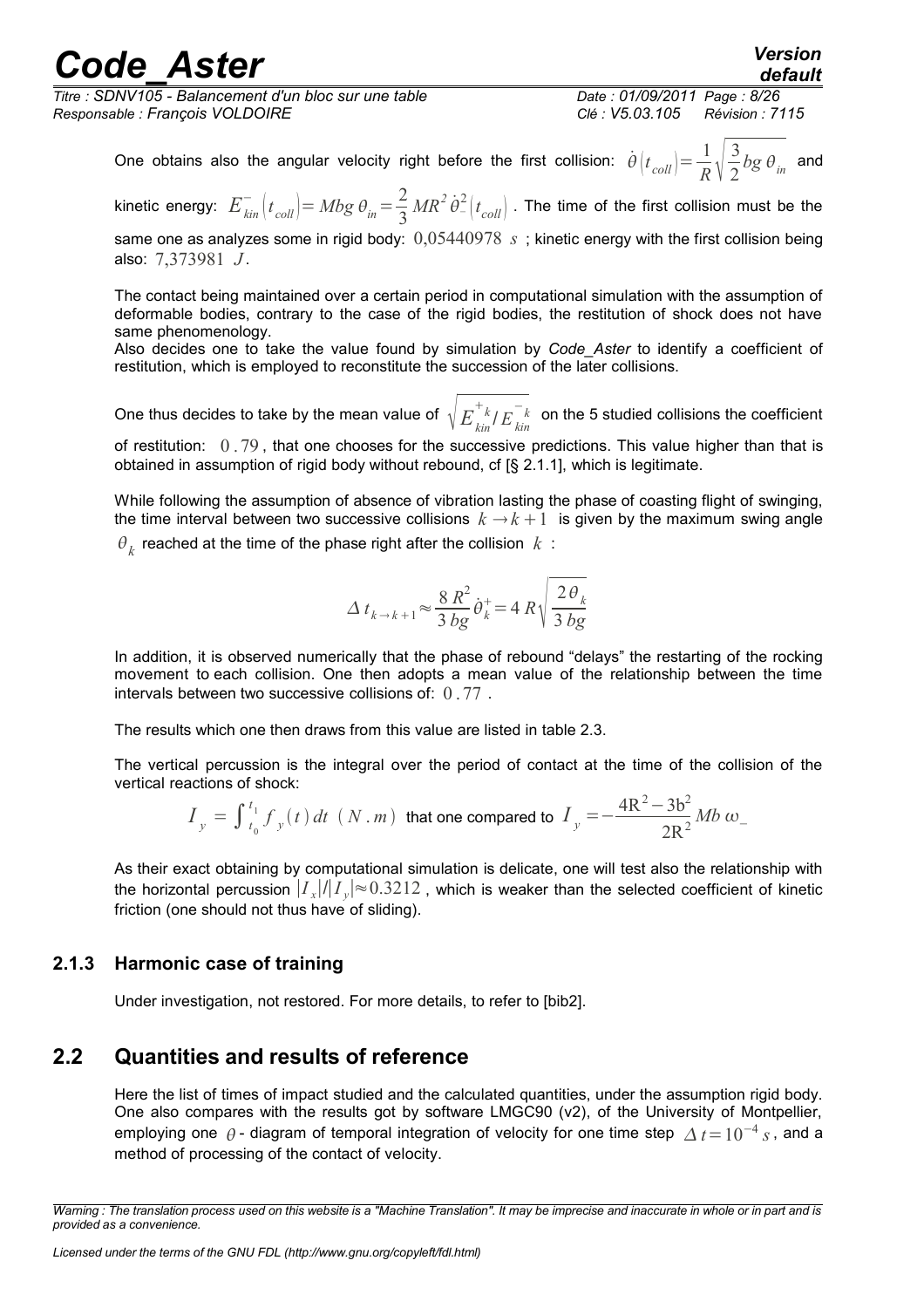*Titre : SDNV105 - Balancement d'un bloc sur une table Date : 01/09/2011 Page : 9/26 Responsable : François VOLDOIRE Clé : V5.03.105 Révision : 7115*

| Phase<br>Impact n° | Urgent (S) | vertical Displacement<br>$(m)$ maximum of the<br>corner | vertical Velocity (m/s)<br>maximum of the<br>corner right before<br>collision | Kinetic energy (J)<br>maximum of the<br>block right before<br>collision |
|--------------------|------------|---------------------------------------------------------|-------------------------------------------------------------------------------|-------------------------------------------------------------------------|
| initializatio<br>n | 0.0000     | $0,003600$ in A                                         | 0,0000                                                                        | 0,0000                                                                  |
| $0 \Rightarrow 1$  |            | $ 0,002011$ in $O$                                      |                                                                               |                                                                         |
|                    | 0.05440978 |                                                         | $-0,133572$ in $A$                                                            | 7,373981                                                                |
| LMGC90             | 0.0546     | 0,1898 in $O$ (-5.6%)                                   | $-0,13325(-0.24%)$                                                            | $7.23255 (-1.918\%)$                                                    |
| $1 \Rightarrow 2$  |            | 0,001123 in $A$                                         |                                                                               |                                                                         |
| $\overline{2}$     | 0.13574    |                                                         | $-$ 0,099832 in $\,O$                                                         | 4,119169                                                                |
| LMGC90             | 0.1324     |                                                         | $-0,10053(0.71%)$                                                             | 4.04688 (1.756%)                                                        |
| $2 \Rightarrow 3$  |            | 0,000628 in $O$                                         |                                                                               |                                                                         |
| 3                  | 0.196529   |                                                         | $-0,074615$ in $A$                                                            | 2,301003                                                                |
| LMGC90             | 0.1929     |                                                         |                                                                               | $2.25311 (-2.081%)$                                                     |
| $3 \Rightarrow 4$  |            | 0,000351 in $A$                                         |                                                                               |                                                                         |
| 4                  | 0.241961   |                                                         | $-$ 0,055767 in $\,O$                                                         | 1,28536                                                                 |
| LMGC90             | 0.2359     |                                                         |                                                                               | $1.26174 (-1.841\%)$                                                    |
| $4 \Rightarrow 5$  |            | $0,000196$ in $O$                                       |                                                                               |                                                                         |
| 5                  | 0.27592    |                                                         | $-0.04168$ in A                                                               | 0,718013                                                                |
| LMGC90             | 0.2693     |                                                         |                                                                               |                                                                         |

**Table 2.1. Analytical solutions under the assumption rigid body, without rebound. Comparison with the solution obtained with software LMGC90 (v2), of the University of Montpellier.**

*Warning : The translation process used on this website is a "Machine Translation". It may be imprecise and inaccurate in whole or in part and is provided as a convenience.*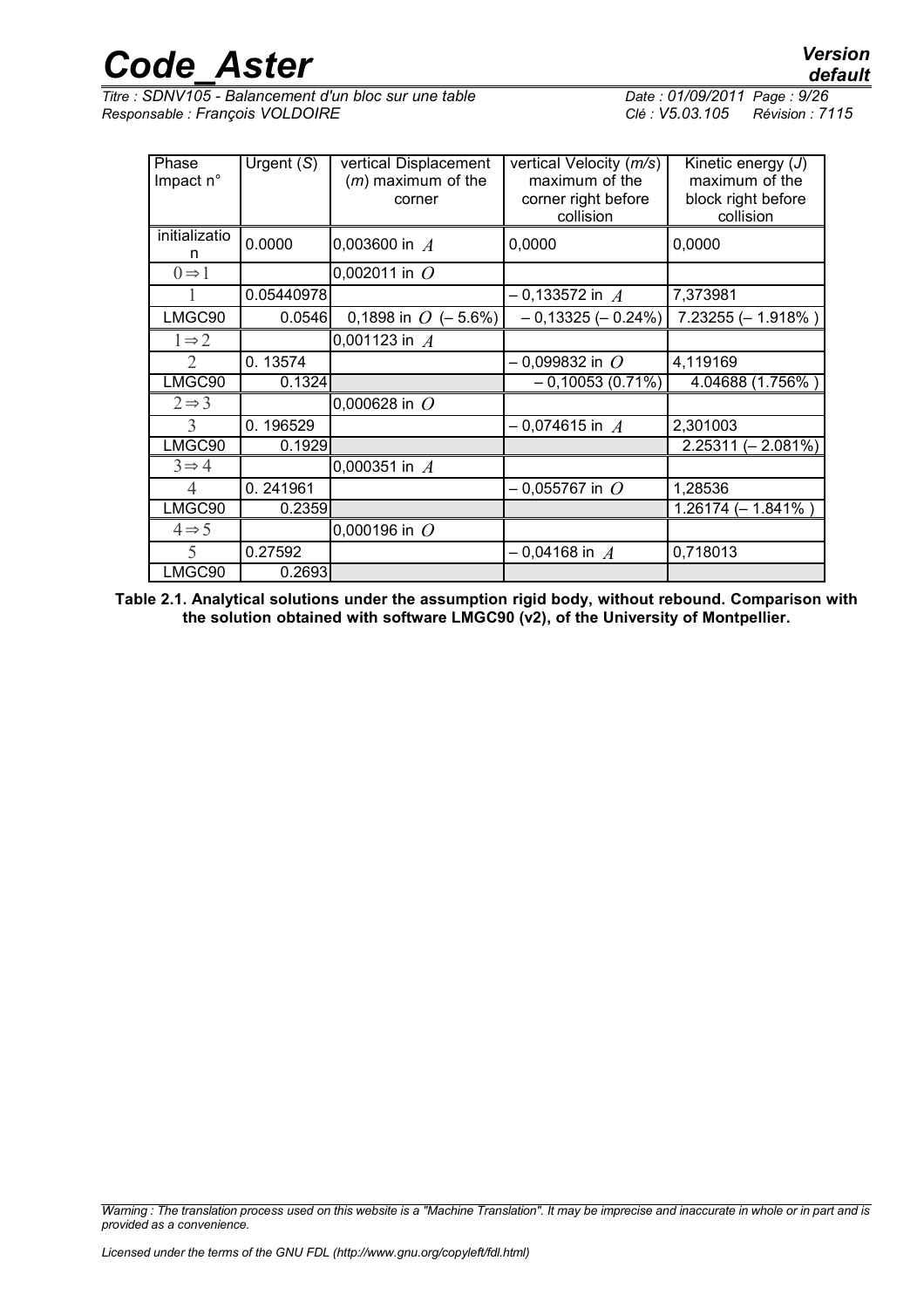*Titre : SDNV105 - Balancement d'un bloc sur une table Date : 01/09/2011 Page : 10/26 Responsable : François VOLDOIRE Clé : V5.03.105 Révision : 7115*

| Phase<br>Impact $n^{\circ}$ (S) | Urgent              | Ratio the angular<br>velocities | vertical Reaction<br>on the corner | horizontal Reaction<br>on the corner        | vertical $I_{v}$<br>Percussion on the<br>corner                       |
|---------------------------------|---------------------|---------------------------------|------------------------------------|---------------------------------------------|-----------------------------------------------------------------------|
| $0 \Rightarrow 1$               |                     |                                 | formulates 3579,<br>25 in $O$      | 1149,8 N<br>formulates $O$                  |                                                                       |
| 1                               | 0.7474              | 48,73                           |                                    |                                             | οf<br>them<br>$N_{\cdot}$ s<br>formulates 3579,25<br>$\boldsymbol{A}$ |
| $1 \Rightarrow 2$               |                     |                                 | 1149,8 of<br>into<br>them $A$      | N<br>formulates 0.13574<br>$\boldsymbol{A}$ |                                                                       |
| $\overline{2}$                  | 36,42               | of them                         |                                    |                                             | N.s formulates of<br>them $O$                                         |
| $2 \Rightarrow 3$               |                     |                                 | N in $-$ 1149,8 $O$                | N<br>formulates 0.19652<br>9Q               |                                                                       |
| $\overline{3}$                  | 27,22               | of them                         |                                    |                                             | formulates<br>N.S<br>3579,25 A                                        |
| $3 \Rightarrow 4$               |                     |                                 | into<br>1149,8<br>of<br>them $A$   | N formulates $0 \nmid A$                    |                                                                       |
| $\overline{4}$                  | 20,35<br>of<br>them | N.s                             |                                    |                                             | formulates of them<br>3579,25 $O$                                     |
| $4 \Rightarrow 5$               |                     |                                 | in $-$ 1149,8 $O$                  | formulates<br>N<br>0.27592 0.7474 $O$       |                                                                       |
| 5                               | of them             | N.s in                          |                                    |                                             | 2.2.<br>Table<br>Analytical A                                         |

**solutions under the assumption rigid body, without rebound. Phase Impact N**

| Instants<br>(S) vertical | nt                 | Displaceme (m) maximum of<br>the corner<br>vertical Velocity | (m/s) extreme of the<br>corner right before<br>collision Kinetic energy | (J) maximum of the<br>block right before<br>collision vertical | on $\mathcal{I}_{v}$ the<br>corner<br>initialization |
|--------------------------|--------------------|--------------------------------------------------------------|-------------------------------------------------------------------------|----------------------------------------------------------------|------------------------------------------------------|
|                          |                    |                                                              |                                                                         | Percussion                                                     |                                                      |
| 0.0000<br>0,003600       | in 0,0000          | 0,0000 $\overline{A}$                                        | formula                                                                 | formulates                                                     |                                                      |
| $0 \Rightarrow 1$        |                    |                                                              |                                                                         |                                                                |                                                      |
|                          | in                 | $-0,13357229$<br>( )                                         | in 7,373981 48,73 $A$                                                   | N.s in formula                                                 | formulates<br>0.138201 $A$                           |
| $1 \Rightarrow 2$        |                    |                                                              |                                                                         |                                                                |                                                      |
| 2                        | $in -$             | 0,1055221 in $A$                                             | 4,6021 37,52 N.s in $O$                                                 | formula                                                        | formulates 0.<br>202720 $O$                          |
| $2 \Rightarrow 3$        |                    |                                                              |                                                                         |                                                                |                                                      |
| 3                        | $in -$<br>0,083362 | in 2,8722 $O$                                                | 28,89 N.s in formula<br>A                                               |                                                                | formulates 0.<br>252400 A                            |
| $3 \Rightarrow 4$        |                    |                                                              |                                                                         |                                                                |                                                      |
| 4                        | $-0,065856$        | in 1,7925 $A$                                                | 22,24 N.s in formula<br>( )                                             | formulates                                                     | 0.29065<br>0,000341 $O$                              |
| $4 \Rightarrow 5$        |                    |                                                              |                                                                         |                                                                |                                                      |
| 5                        | 0,052026           | in 1,1187 17,12                                              | N.s in Table $\Lambda$                                                  | 2.3. Solutions                                                 | interpreted $A$                                      |

**analytically from average coefficients of restitution of shock estimated numerically with Code\_Aster. Uncertainties on** *the analytical*

*Warning : The translation process used on this website is a "Machine Translation". It may be imprecise and inaccurate in whole or in part and is provided as a convenience.*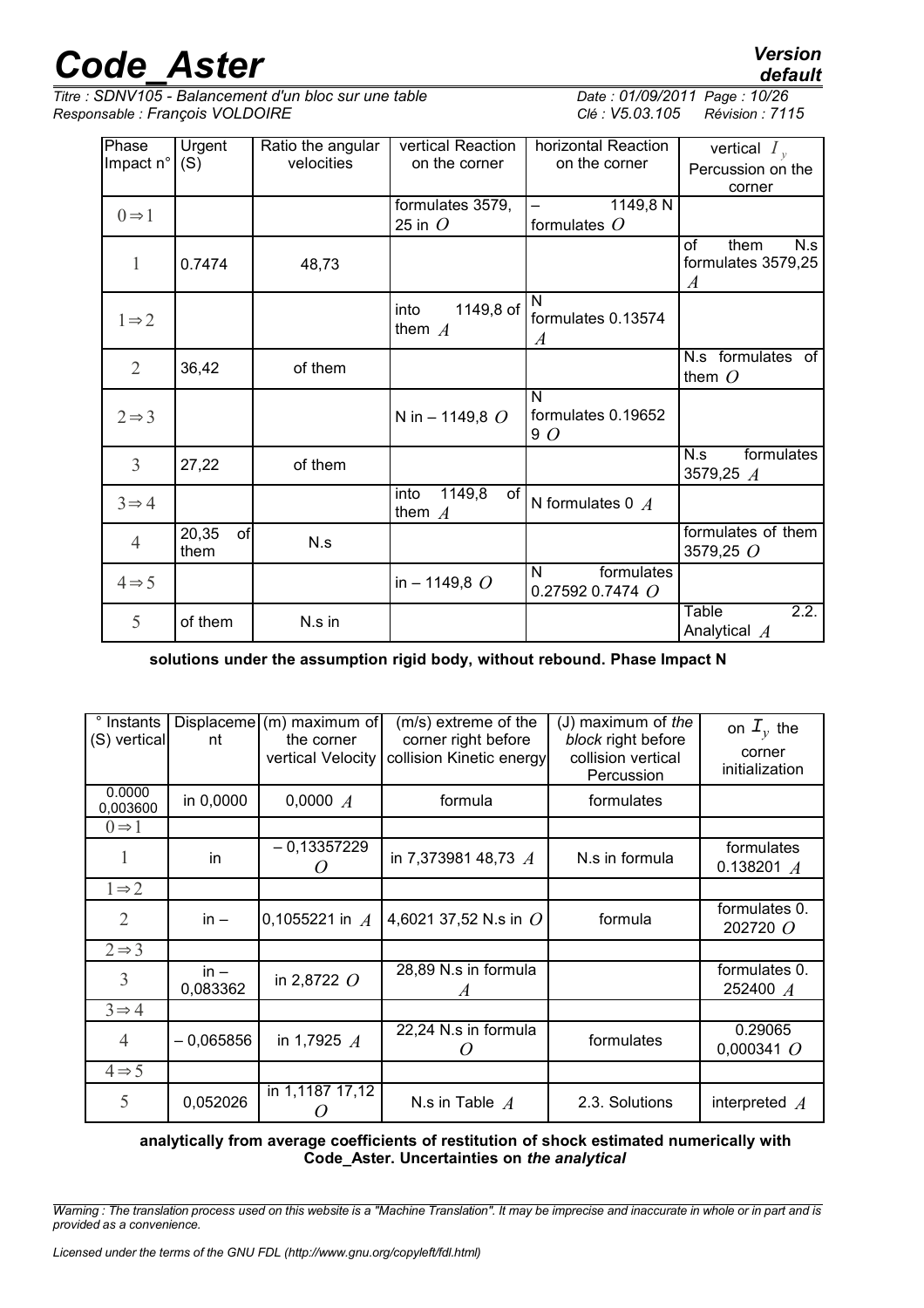*Titre : SDNV105 - Balancement d'un bloc sur une table Date : 01/09/2011 Page : 11/26 Responsable : François VOLDOIRE Clé : V5.03.105 Révision : 7115*

### **2.3 solution Solution obtained in**

assumption of rigid body without rebound; quasi-analytical elastic solution exploiting an energy value obtained by simulation, characterizing the restitution of shock. Bibliographical references

### **2.4 F. VOLDOIRE: VHTR 2015: Graphite**

- 1 core seismic design: Non-linear dynamics of blocks; oscillations and contact-impacts. Bibliographical survey, analytical results. Note technical EDF/AMA HT-62/04/010/A, March 2005. F. VOLDOIRE: VHTR 2015: Graphite
- 2 core seismic design: Non-linear dynamics of blocks; oscillations and contact-impacts. First finite element modelling methodologies. Note technical EDF/AMA HT-62/05/018/A, February 2006. [P. Chabrand, O. Chertier, and
- 3 F. Dubois. Complementarity methods for multibody friction and contact problems in finite strains. Int. J. Num. Meth. Eng., 51:553-578, 2001. F. VOLDOIRE, Mr. Kham: Project
- 4 OMERSI. Deliverable T342: Benchmark of structures tilting and slipping into Code\_Aster, coupling Code\_Aster LMGC90. CR-AMA-07.289, 2/2008. Modelization A Characteristic

*Warning : The translation process used on this website is a "Machine Translation". It may be imprecise and inaccurate in whole or in part and is provided as a convenience.*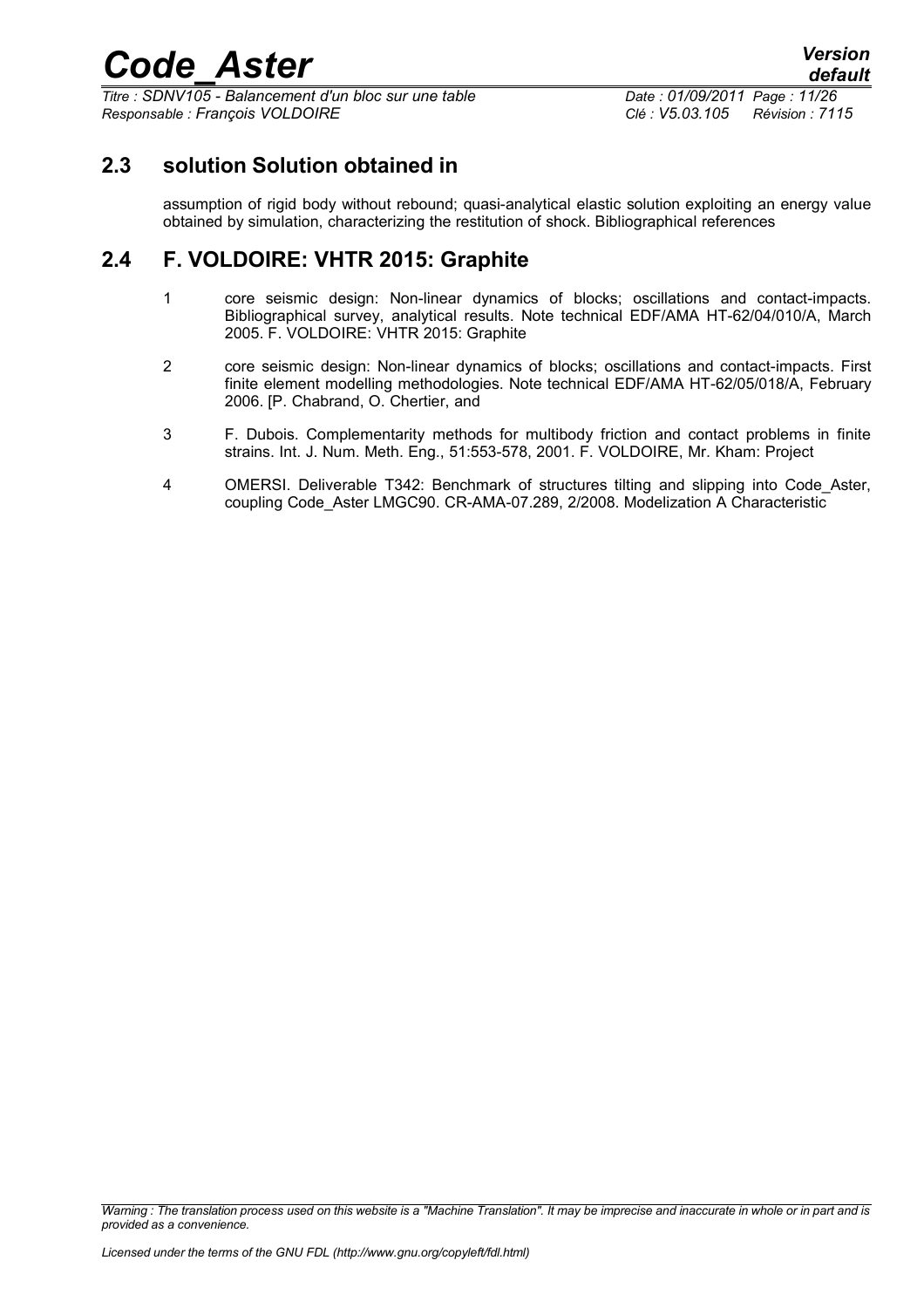*Titre : SDNV105 - Balancement d'un bloc sur une table Date : 01/09/2011 Page : 12/26 Responsable : François VOLDOIRE Clé : V5.03.105 Révision : 7115*

x

### **3 of the modelization**

### **3.1 One chooses a plane**

modelization, with of the finite elements 2D in plane stresses (modelization C\_PLAN). Contact-friction between block and array is treated by the method of Lagrange. Appear 3.1-a: Modelization



GIBI FECIT

**and mesh Characteristics of the mesh**

### **3.2 One the model invites Mo (see**

fig. 3.1 - a) associated with the problem. The mesh made: 25 nodes , 34 meshes SEG2 and 12 meshes QUA4. Here the list of the nodes groups and meshes useful in the modelization: Name groups Contained O low left

| lower       | Node                                           |
|-------------|------------------------------------------------|
| οf          | the block A Node lower low right               |
| оf          | the block O1 Nœud lower medium of              |
| the block   | C Node higher medium of                        |
| the block   | S0 Nœud of the array in contact                |
|             | with S1 No aud of the array in contact $O$     |
|             | with S2 No eud of the array in contact $OI$    |
|             | with CTGROUND Nodes of the bottom of $\Lambda$ |
| array CTBLO | Meshes SEG2 contour of                         |
| block       | <b>CONHAUT Meshes SEG2 bases Meshes</b>        |
| block       | CONBAS SEG2 of the array                       |
| under       | the base of the block BLOCK Meshes of block    |
|             | <b>GROUN</b>                                   |
| Meshes      | of the array Characteristics                   |
|             | of the loadings                                |

*Warning : The translation process used on this website is a "Machine Translation". It may be imprecise and inaccurate in whole or in part and is provided as a convenience.*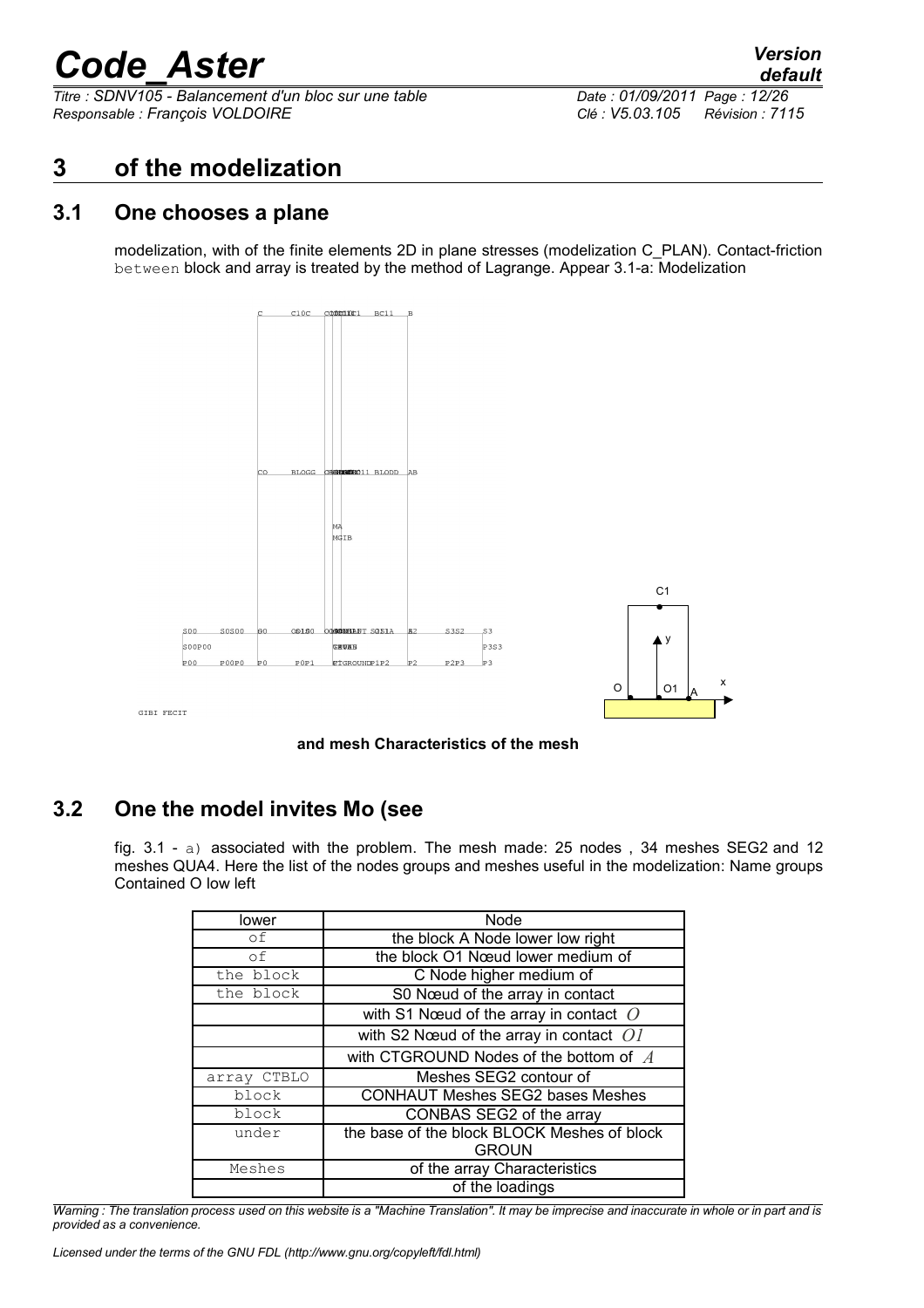*Titre : SDNV105 - Balancement d'un bloc sur une table Date : 01/09/2011 Page : 13/26 Responsable : François VOLDOIRE Clé : V5.03.105 Révision : 7115*

### **3.3 contact-friction between block**

and array is treated by the method of Lagrange, pairing being by master-slave method, the selected norm being that of the Master: Group meshes main: CONBAS

- •; Group slaves meshes : CONHAUT
- •. A geometrical reactualization

is adopted. The array is blocked in at

the point, and in on its basis *x* . Gravity *S1 y* is simulated by *CTGROUND*

a slope, precondition to the slope of the block, is operated by an imposed displacement. These phases are stabilized with their face value by a strong numerical damping, precondition under investigation dynamic. Characteristics of integration

#### **3.4 in time One chooses a diagram, implicit**

in time, of Newmark, modified average acceleration. For the phases of installation

under the action of vertical gravity and of initialization of releasing (by shift in initial rotation of the block), one chooses time step, and a diagram of integration 0.0125 *s* in time in - method key word "HHT"  $\theta$ : ALPHA=-0.30, MODI\_EQUI = 'NON "for gravity of 0 with (of with), then one chose *g* ALPHA  $t=-2.0 s = -0.60 t = -1.0 s$  for the phase D" slope of the block (of with). The initialization of  $t=-1.25$  *s* releasing  $t=0$  *s* 

with t=0s is done from a velocity null in the block and of the displacement induced by the slope. For the phases of coasting flight (swinging), time step is regulated by where is a dimension characteristic

 $\Delta t = \sqrt{\frac{h}{50}}$ 50 *g*  $h$  of the fall. One chooses: . One takes the parameters of  $\Delta t = 0$  ,  $0025$  *s* Newmark

of average acceleration: , via key word "HHT".  $\alpha = 0$  For the phases including

the collisions, one changes integration, while choosing a diagram of modified average acceleration: method "HHT", with MODI  $\alpha$  EQUI=' NON', and one time step refined  $\alpha = -0$  . 2. Thus, there is the succession  $\varDelta$   $t_r^{}\!=\!0$  .  $000010\,\,s$  : N° impact Interval (S) - method

| Time step | 0,0000                   | $\alpha$ - 0,0025 | $10-5 S1$<br>0,0525 |
|-----------|--------------------------|-------------------|---------------------|
|           | $-0,0575$ 10-5           | $\alpha = -0.1$   | $S^2$ 0,1400        |
|           | $-0,1450$ formula        | $\alpha = -0.2$   | 10                  |
| 5         | $S$ 3 0,2050 -<br>0,2125 | $\alpha = -0.2$   | 10                  |
| 5         | S 4 0,2575 -<br>0,2650   | $\alpha = -0.2$   | 10                  |
| 5         | S 5 0, 2975 -<br>0,3075  | $\alpha = -0.2$   | 10                  |
| -5        | S One notes              | $\alpha = -0.2$   | rebound             |

shortly after each collision. It is necessary so that simulation is correct that this rebound is integrated with time step refined. Final moment is: , in order to

*Warning : The translation process used on this website is a "Machine Translation". It may be imprecise and inaccurate in whole or in part and is provided as a convenience.*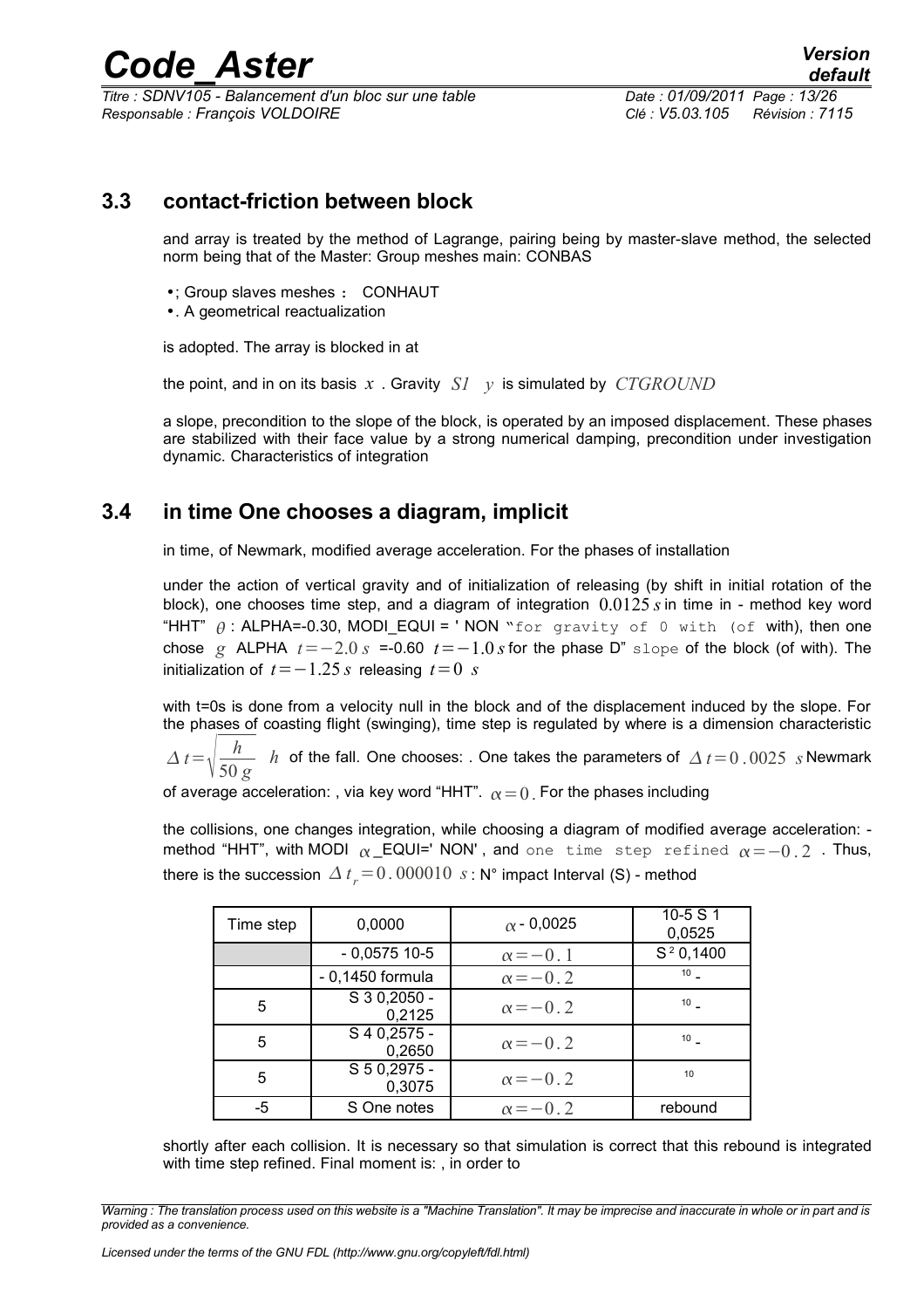*Titre : SDNV105 - Balancement d'un bloc sur une table Date : 01/09/2011 Page : 14/26 Responsable : François VOLDOIRE Clé : V5.03.105 Révision : 7115*

have the first 5 0.33 *s* collisions. Non-linearities are integrated

with the method of Newton, with tangent matrix reactualized with each iteration. The necessary precise details on the equilibrium are: resi\_glob\_rela=10-6, resi\_ glob  $_{\text{maxi}=10-3}$  (what is rather strict!<sup>)</sup> The nombre of iterations of maximum Newton is: 22. One envisages subdivision

only for the initial phase of slope of the block. The nombre total of time step

for the study of swinging is of 3867 steps. Quantities tested and Case

#### **3.5 results of release-swinging from**

#### **3.5.1 a position inclined at rest Several values are tested**

not per times, but by extreme values on a time interval, because that is more relevant. Tests of NONregression, with weak tolerance, were added in order to track the evolutions of the algorithms. Values of displacements (depl

|  | ), Type of reference: "ANALYTIQUE": Identification Time (S) Reference |  |
|--|-----------------------------------------------------------------------|--|
|--|-----------------------------------------------------------------------|--|

| Aster                        | relative Error          | % D_y group                                        | no                                      | O (m) Value min  |
|------------------------------|-------------------------|----------------------------------------------------|-----------------------------------------|------------------|
| on [0, 0.33] S<br>0.000000   | $-1.90$<br>10.-10 0.00% | $D_y$ group                                        | _no O (m <sup><math>)</math>Value</sup> | max              |
| on [0, 0.33] S Rigid<br>body | : 0.002011 With         | retiming:<br>0.00225 0.00233034<br>15.9% 3.71% D y | G roup no A                             | (m) Value<br>min |
| on [0, 0.33] S<br>0.00000    | $-1.03$<br>10.-10 0.00% | $D \vee q$ roup                                    | _no A (m <sup><math>)</math>Value</sup> | max              |
| on [0, 0.33] S<br>0.00360    | 0.00359997<br>$-0.07%$  | Values                                             | velocities                              | (quickly),       |

Type of reference : "ANALYTIQUE ": Identification Time (S) Reference

| <b>Aster</b>         | relative Error | $\%$ V_y group                              | no           | O (m/s) Value min |
|----------------------|----------------|---------------------------------------------|--------------|-------------------|
| on [0, 0.33] S Rigid |                | retiming: $-0.10552$                        | there        | (m/s) Value       |
| body                 |                | 0.09983 With - 0.10707 7.255% 1.47% V       | group_no O   | min               |
| on [0.17, 0.33]      |                | S Rigid body: $-$ With retiming: $-0.08336$ | $V_y$ group  | no A (m/s         |
|                      | 0.074614       | $-0.06564 - 12.0\% - 21.2\%$                |              | Value min         |
| on $[0, 0.33]$ S $-$ | $0.13357 -$    |                                             |              |                   |
|                      | $0.13281 -$    | Values                                      | of reactions | to the corners    |
|                      | 0.571%         |                                             |              |                   |

(vale cont ), component norm (RN) and tangential (X-ray), Type of reference: "ANALYTIQUE ": Identification Time (S) Reference

| <b>Aster</b>         | relative Error   | % RN grou        | no             | O (N) Value min on |
|----------------------|------------------|------------------|----------------|--------------------|
| $[0, 0.33]$ S 0.0000 | 0.0000 0.0000    | No O (N          | Value          | max on             |
|                      | RN grou          |                  |                |                    |
| $[0, 0.05]$ S 3580.0 | 3599.52          | $\_noA$          | (N) Value      | min on             |
|                      | 0.545% RN grou   |                  |                |                    |
| $[0, 0.33]$ S 0.0000 | 0.0000 0.0000    | No A (N)         | ) Value        | max on             |
|                      | RN grou          |                  |                |                    |
| [0.06, 0.12]         | S 3580.0 3597.96 |                  |                |                    |
|                      | $0.502\%$ X-ray  | no O             | (N) Value      | min on             |
|                      | grou             |                  |                |                    |
| $[0, 0.05]$ S –      | $1150.0 -$       | 1.11% X-ray grou | no A (N) Value | max on             |
|                      | $1137.1718 -$    |                  |                |                    |
| [0.06, 0.12]         | S 1150.0 1141.44 | οf               | percussions    | to the corners     |

*Warning : The translation process used on this website is a "Machine Translation". It may be imprecise and inaccurate in whole or in part and is provided as a convenience.*

*Licensed under the terms of the GNU FDL (http://www.gnu.org/copyleft/fdl.html)*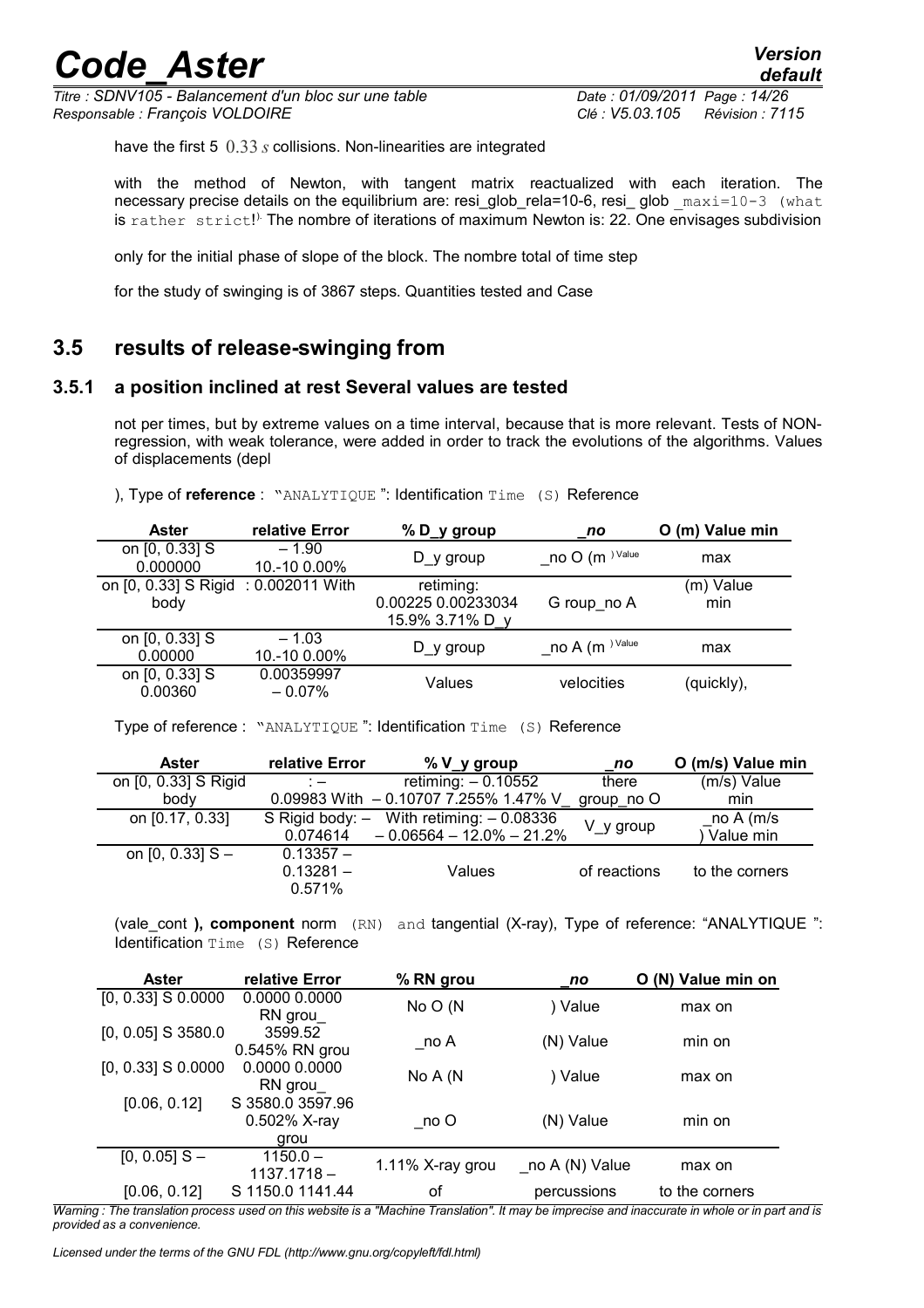*Titre : SDNV105 - Balancement d'un bloc sur une table Date : 01/09/2011 Page : 15/26 Responsable : François VOLDOIRE Clé : V5.03.105 Révision : 7115*

– 0.744% Values

(vale\_cont **integrated** around times of collision), Type of reference: "ANALYTIQUE ": Identification Time (S) Reference

| Aster        | relative Error                                         | % RN grou | no             | A (N) Value<br>integrated |
|--------------|--------------------------------------------------------|-----------|----------------|---------------------------|
| on [0.05440] | $0.05455$ ] 48.73<br>$41.8916 - 14.0\%$ X-<br>ray grou | $\_$ no   | A (N) Value    | integrated                |
| on [0.05440] | , 0.05455] 15.65<br>$11.2831 - 27.9%$<br>Values        | οf        | kinetic energy |                           |

on the block **alone (total), Type** of reference: "ANALYTIQUE ": Identification Time (S) Reference

| (J) Aster           | relative                                 | <b>Error % Kinetic energy</b>                         |    | (J) Value             |
|---------------------|------------------------------------------|-------------------------------------------------------|----|-----------------------|
| max on [0.0, 0.33 ] | S Rigid body:<br>7.37398 7.28974         | $-1.14\%$ Kinetic energy                              |    | (J) Value             |
| max on [0.10, 0.33  | S Rigid body:<br>4.1192 With             | retiming: 4.6021 4.73829<br>15.0% 2.96% Kinetic       |    | J) Value              |
|                     |                                          | energy                                                |    |                       |
| max on [0.15, 0.33  | S Rigid body:<br>2.3010 With<br>retiming | $: 2.8722$ 2.85983<br>24.3% - 0.43% Kinetic<br>energy |    | (J) Value             |
| max on [0.22, 0.33  | S Rigid body:<br>1.2854 With<br>retiming | : 1.7925 1.78097<br>38.5% - 0.64% Kinetic<br>energy   |    | (J) Value             |
| max on [0.28, 0.33  | S Rigid body:<br>0.7180 With<br>retiming | : 1.1187108113<br>50.6% - 3.36% Values                | οf | times<br>of collision |

, Type **of reference: "ANALYTIQUE** ": Identification energy (J) Reference

| (S)                                       | <b>Aster relative</b>              | Error % Urgent                                       | 1st           | collision (S         |
|-------------------------------------------|------------------------------------|------------------------------------------------------|---------------|----------------------|
| ) Value max <sup>on</sup><br>[0.0, 0.33]  | S Rigid body:<br>0.0544098 0.05441 | $-0.018\%$ Time                                      | 2nd collision | ( S                  |
| ) Value max on<br>[0.10, 0.33]            | S Rigid body:<br>0.13574 With      | retiming: 0.13820<br>0.14151<br>4.25% 2.39% Time     | 3rd           | collision<br>(S      |
| ) Value max <sup>on</sup><br>[0.15, 0.33] | S Rigid body:<br>0.196529 With     | retiming: 0.20272<br>0.20905<br>6.37% 3.12% Time     | 4th           | collision<br>(S)     |
| ) Value max on<br>[0.22, 0.33]            | S Rigid body:<br>0.241961 With     | retiming: 0.25240<br>0.26224<br>8.38% 3.90% Time     | 5th collision | (S                   |
| ) Value max <sup>on</sup><br>[0.28, 0.33] | S Rigid body:<br>0.27592 With      | retiming: 0.29065<br>0.30306<br>10.04% 4.46% Remarks | Appear        | $3.6 - a$<br>: Front |

### **3.6 position**

*Warning : The translation process used on this website is a "Machine Translation". It may be imprecise and inaccurate in whole or in part and is provided as a convenience.*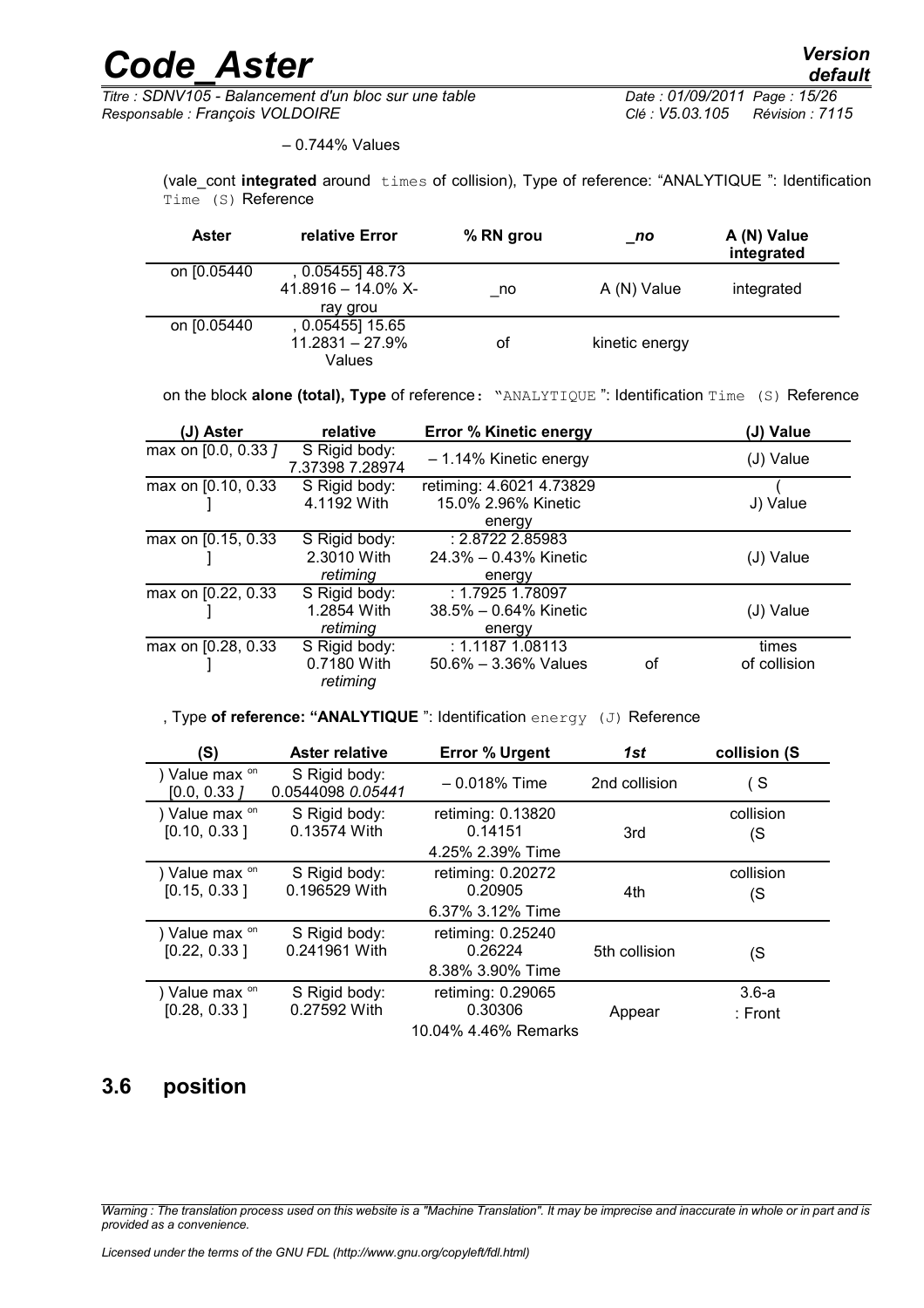# *Code\_Aster Version*<br>Titre : SDNV105 - Balancement d'un bloc sur une table *Date : 01/09/2011* Page : 16/26

*Titre : SDNV105 - Balancement d'un bloc sur une table Date : 01/09/2011 Page : 16/26 Responsable : François VOLDOIRE Clé : V5.03.105 Révision : 7115*

*default*





**to release. Evolution of the kinetic energy (J) of the block. Modelization B Characteristic**

*Warning : The translation process used on this website is a "Machine Translation". It may be imprecise and inaccurate in whole or in part and is provided as a convenience.*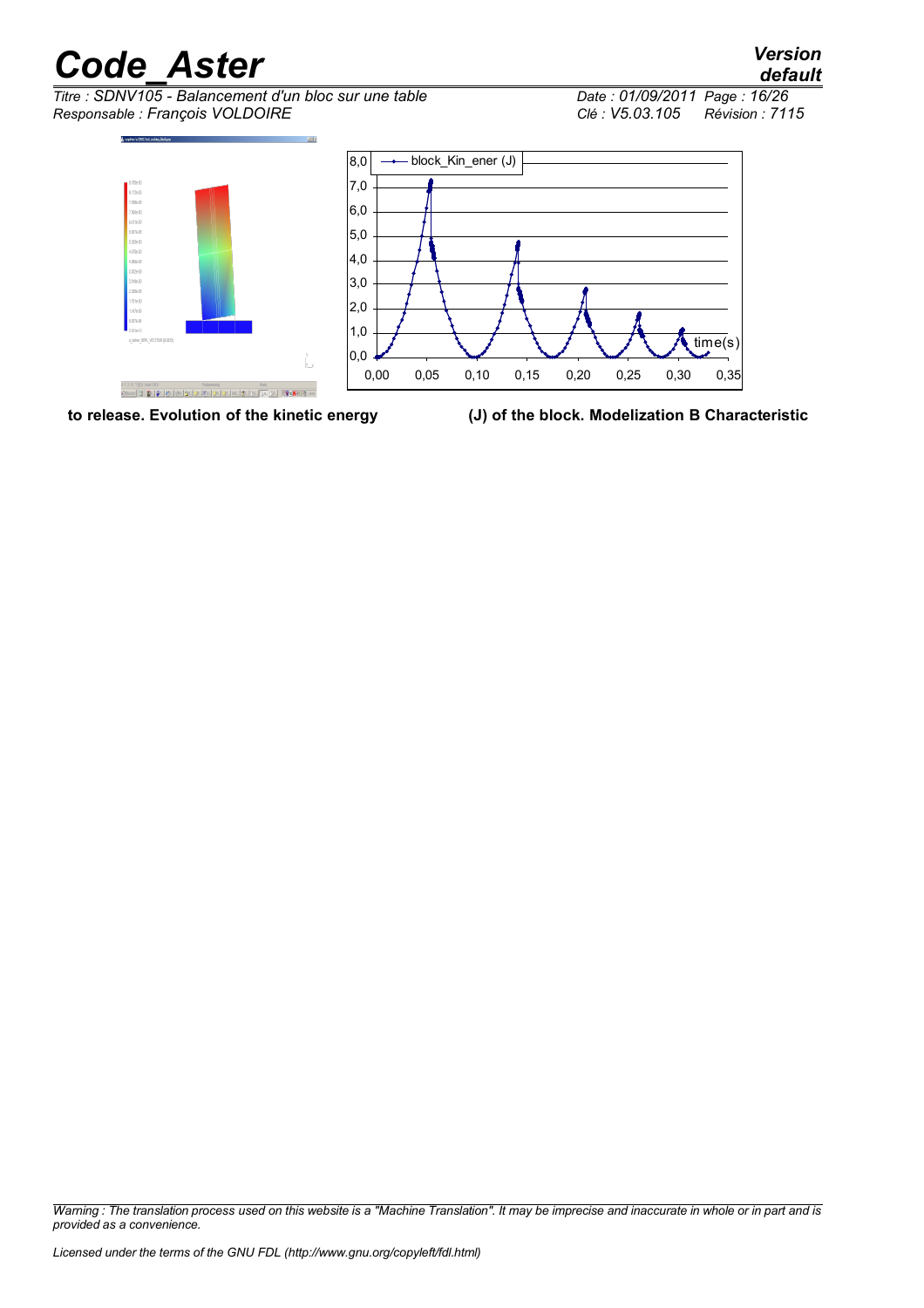*Titre : SDNV105 - Balancement d'un bloc sur une table Date : 01/09/2011 Page : 17/26 Responsable : François VOLDOIRE Clé : V5.03.105 Révision : 7115*

### **4 of the modelization**

### **4.1 One chooses a plane**

modelization, with of the finite elements 2D in plane stresses (modelization C\_PLAN) and of the specific discrete elements, spring seat of shock. Appear 4.1-a: Modelization



#### **and mesh Characteristics of the mesh**

#### **4.2 The mesh made: 25 nodes**

, 34 meshes SEG2 and 20 meshes TRIA6. Here the list of the nodes groups and meshes useful in the modelization: Name groups Contained O low left

| lower                 | Node                                            |
|-----------------------|-------------------------------------------------|
| оf                    | the block and mesh-POINT A Node lower low right |
| of                    | the block and mesh-POINT O1 Nœud lower          |
|                       | medium of                                       |
| the block             | and mesh-POINT C Node higher medium of          |
| block                 | CTBLO Meshes SEG2 contour of                    |
| block                 | <b>CONHAUT Meshes SEG2 bases Meshes</b>         |
| block                 | CONBAS SEG2 of the array                        |
| under                 | the base of the block BLOCK Meshes of the block |
|                       | One creates                                     |
| new<br>$\overline{a}$ | mesh                                            |

ma poi meshes to add the  $3$  - points POI1 on the nodes O, A and  $01$ , which will be support of the discrete elements of spring DIS\_T. The array is not part of the built model. One calls Mo the model associated with the problem . Characteristics of the loadings

### **4.3 contact-friction between block**

and array is treated by absorbers shock specific placed in O, A and O1. One assigns a material DIS CONTACT and characteristics DISCRET and ORIENTATION to the elements of springs ( to place them vertically). The selected characteristics are: in AFFE\_CARA\_ELEM: DISCRET

•avecCARA =  $'$  K T D N',

*Warning : The translation process used on this website is a "Machine Translation". It may be imprecise and inaccurate in whole or in part and is provided as a convenience.*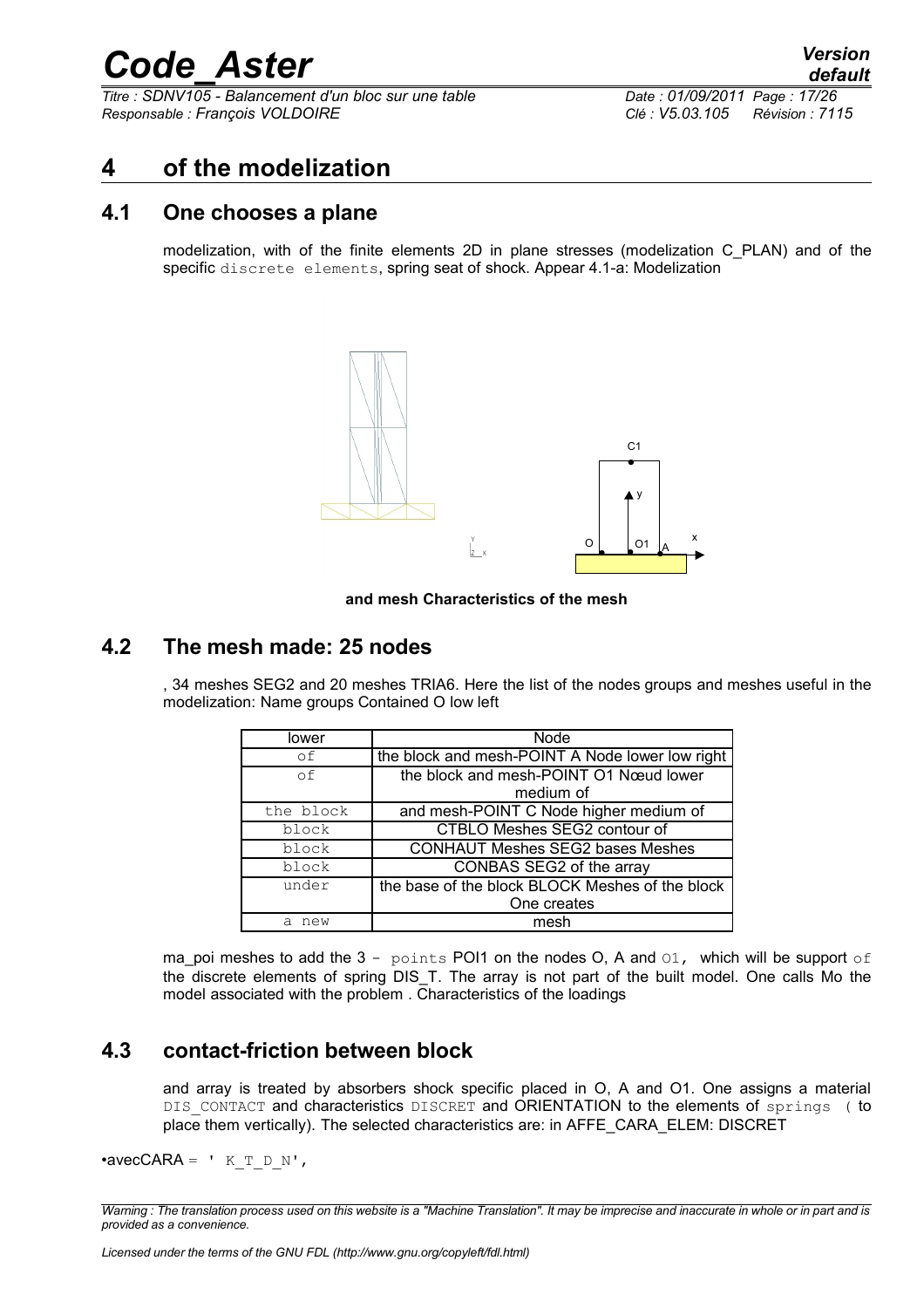*default*

*Titre : SDNV105 - Balancement d'un bloc sur une table Date : 01/09/2011 Page : 18/26 Responsable : François VOLDOIRE Clé : V5.03.105 Révision : 7115*

VALE= (30000000000.0 , 10000000.0, 0.0,), CARA=' A T D N', VALE=

(0.1, 1.0

 $(0.0,0,0)$ ,  $(0.0,0)$ , ORIENTATION avecCARA='VECT X  $Y'$ , VALE=  $(0.0, -1.0, 0.0, 1.0, 0.0, 0.0, 0.0)$ ; (in DEFI MATERIAU: DIS\_CONTACT

•avecRIGI\_NOR=30000000000.0

, RIGI\_TAN=10000000.0, AMOR\_NOR =5000000.0, COULOMB= 0.9, JEU=0.0. The normal stiffness is such as

3 springs in parallel gives again the value of spring determined with [§2.1]. Then, in dyna\_non\_line,

one will use BEHAVIOR MODEL DIS CHOC on these elements. The discrete elements, being three-dimensional, are blocked in. Gravity is simulated by *z*

a slope, precondition to the slope of the block, is operated by an imposed displacement. These phases are stabilized with their face value by a strong numerical damping, precondition under investigation dynamic. Characteristics of integration

### **4.4 in time One chooses a diagram, implicit**

in time, of Newmark, modified average acceleration. For the phases of installation

under the action of vertical gravity and of initialization of releasing (by shift in initial rotation of the block), one chooses time step, and a diagram of integration 0.0125 *s*in time in - method key word "HHT"  $\alpha$ : ALPHA=-0.30, MODI\_EQUI = 'NON "for gravity of 0 to G ( of with), then one chose ALPHA  $t=-2.0 s =0.60 t=-1.0 s$  for the phase D" slope of the block (of with). The initialization of  $t=-1.25 s$  releasing  $t=0$  *s* 

with is done from a velocity  $t=0$  *s* null in the block and of the displacement induced by the slope. For the phases of coasting flight (swinging), time step is regulated by where is a dimension characteristic *t*= $\sqrt{20}$ *h* 50 *g h* of the fall. One chooses: . One takes the parameters of  $\Delta t$  = 0.00125 *s* Newmark of average acceleration:, via key word "HHT".  $\alpha$  = 0. For the phases including

the collisions and the light immediately consecutive rebounds, induced by the penetration caused by the penalization of the contact (due to the elements of springs), one changes integration, while choosing a diagram of modified average acceleration: - method "HHT", with MODI  $\alpha$  EQUI=' NON' or true diagram "HHT", with MODI EQUI=' OUI' and (i.e. by introducing  $\alpha=-0$  . 1 a light numerical damping), with one time step refined. Thus, there is the succession  $\Delta t_{_{P}}=$   $0.000025\,\mathrm{s}$  : N° impact Interval (S) method

| value | of Time step             | 0,00000                        | $\Box$ 0,00250  | - method       |
|-------|--------------------------|--------------------------------|-----------------|----------------|
|       | $2.510 - 5S1$<br>0,05375 | $\alpha$ <sup>[]</sup> 0,05875 | $\alpha = -0.1$ | - method       |
|       | $2.510 - 5S2$<br>0,13375 | $\alpha$ <sup>[]</sup> 0,15000 | $\alpha = -0.1$ | - method       |
|       | $2.510 - 5S3$<br>0,19250 | $\alpha$ <sup>[]</sup> 0,21000 | $\alpha = -0.1$ | <b>HHT 2.5</b> |
|       | 10-5 S 4 0,23250 □       | 0,24250                        | $\alpha = -0.1$ | <b>HHT 2.5</b> |
|       | 10-5 S 5 0,27000 □       | 0,27750                        | $\alpha = -0.1$ | <b>HHT 2.5</b> |
|       | 10-5 S One notes         | a light                        | $\alpha = -0.1$ | rebound        |

*Warning : The translation process used on this website is a "Machine Translation". It may be imprecise and inaccurate in whole or in part and is provided as a convenience.*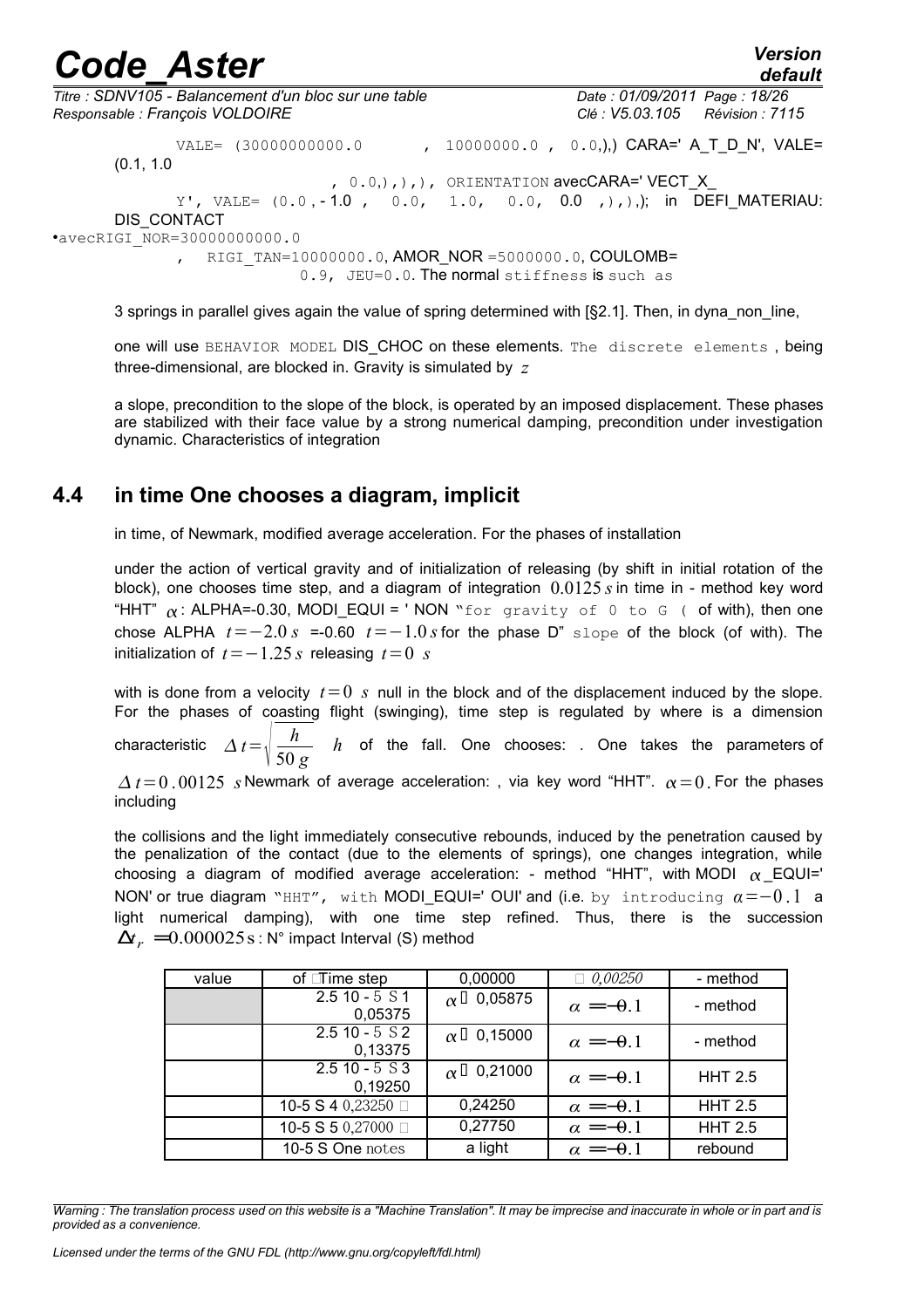*Titre : SDNV105 - Balancement d'un bloc sur une table Date : 01/09/2011 Page : 19/26 Responsable : François VOLDOIRE Clé : V5.03.105 Révision : 7115*

shortly after each collision (and a light penetration). It is necessary so that simulation is correct that this rebound is integrated with time step refined. Moreover, the choice of time step is not independent of the value of the normal stiffness of shock and the normal damping of shock, cf [§ 4.3]. It is noted that times of collision arrive more precociously than with the method of contact of Lagrange not penalized, cf [§ 4.4]. Final moment is: , in order to

have the first 5 0.285 *s* collisions. Non-linearities are integrated

with the method of Newton, with tangent matrix reactualized with each iteration. The necessary precise details on the equilibrium are: resi\_glob\_rela=10-6, resi\_ glob maxi=10-3 (what is rather strict!<sup>).</sup> The nombre of iterations of maximum Newton is: 15. One envisages subdivision

only for the initial phase of slope of the block. The nombre total of time step for the study of swinging is of 2140 steps. Quantities tested and Case

#### **4.5 results of release-swinging from**

#### **4.5.1 a position inclined at rest Several values are tested**

not per times, but by extreme values on a time interval, because that is more relevant. Tests of NONregression, with weak tolerance, were added in order to track the evolutions of the algorithms. Values of displacements (depl

| <b>Aster</b>                         | relative Error              | % D_y group         | no                                      | O (m) Value min |
|--------------------------------------|-----------------------------|---------------------|-----------------------------------------|-----------------|
| on [0, 0.33] S<br>0.000000           | $-3.0079$ 10 -6<br>$0.00\%$ | D y                 | group_no O<br>$(m)$ $\overline{V}$ alue | max             |
| on [0, 0.33] S Rigid : 0.002011 With |                             | retiming:           |                                         | _no A (m        |
| body                                 |                             | 0.00225 0.00198832  | $D \,$ y group                          | Value min       |
|                                      |                             | $-1.13\% - 11.51\%$ |                                         |                 |
| on [0, 0.33] S                       | $-4.9410$                   | $D_y$ group         | _no A $(m)$ Value                       | max             |
| 0.00000                              | $-60.00\%$                  |                     |                                         |                 |
| on [0, 0.33] S                       | 0.0035958                   | Values              | velocities                              | (quickly),      |
| 0.00360                              | $-0.117%$                   |                     |                                         |                 |

), Type of **reference** "ANALYTIQUE": Identification  $Time (S)$  Reference

Type of reference "ANALYTIQUE": Identification Time (S) Reference

| <b>Aster</b>         | relative Error      | $\%$ V_y group            | no           | O (m/s) Value min |
|----------------------|---------------------|---------------------------|--------------|-------------------|
| on [0, 0.33] S Rigid |                     | retiming: $-0.10552$      |              | no O (m/s)        |
| body                 | 0.09983 With        | $-0.098934 - 0.90\% -$    | V y group    | ) Value min       |
|                      |                     | $6.24\%$                  |              |                   |
| on [0.17, 0.33]      | $S$ Rigid body: $-$ | With retiming: $-0.08336$ | 37.66% V y   | group_no A (      |
|                      | 0.074614            | $-0.051964 - 30.36% -$    |              | m/s) Value min    |
| on $[0, 0.33]$ S $-$ | $0.13357 -$         | 0.617% Values             | of reactions | to the corners    |
|                      | $0.132746 -$        |                           |              |                   |

: on **the discrete elements** of springs (sief\_elga), Type of reference "ANALYTIQUE": Identification Time (S) Reference

| <b>Aster</b>         | relative Error   | % N grou          | no O      | (N) Value max on |
|----------------------|------------------|-------------------|-----------|------------------|
| $[0, 0.05]$ S 3580.0 | 3604.36          | _no A $($         | N) Value  | max on           |
|                      | 0.680% N grou    |                   |           |                  |
| [0.06, 0.12]         | S 3580.0 3611.13 | _no $O$           | (N) Value | min on           |
|                      | 0.870% VY grou   |                   |           |                  |
| $[0, 0.05]$ S –      | 1150.0 -1152.71  | grou no A         | (N) Value | max on           |
|                      | 0.236% VY        |                   |           |                  |
| [0.07, 0.12]         | S 1150.0 1258.71 | of kinetic energy |           |                  |
|                      | 9.45% Values     |                   |           |                  |

*Warning : The translation process used on this website is a "Machine Translation". It may be imprecise and inaccurate in whole or in part and is provided as a convenience.*

*Licensed under the terms of the GNU FDL (http://www.gnu.org/copyleft/fdl.html)*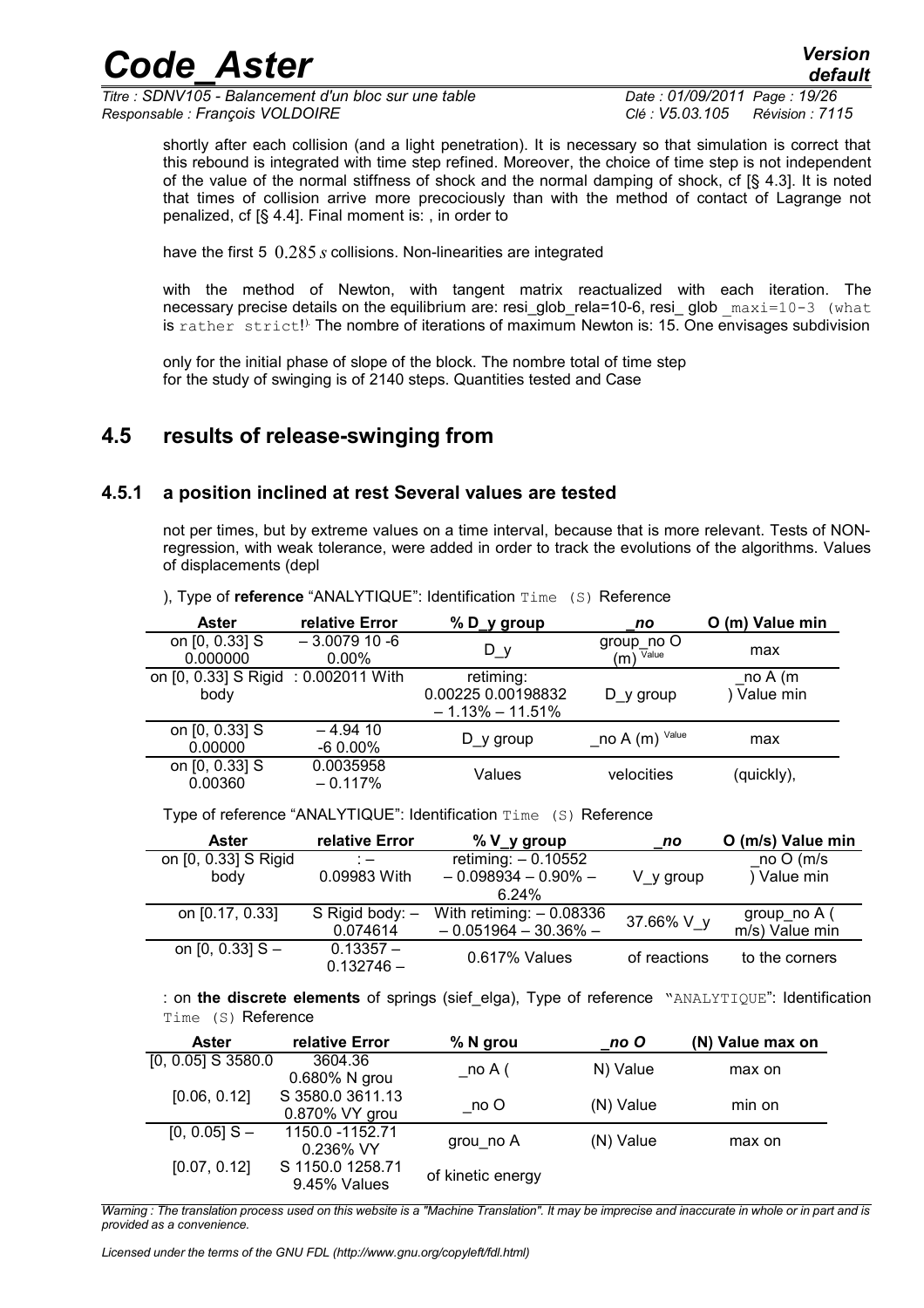*Titre : SDNV105 - Balancement d'un bloc sur une table Date : 01/09/2011 Page : 20/26 Responsable : François VOLDOIRE Clé : V5.03.105 Révision : 7115*

on the block **alone (total), Type** of reference "ANALYTIQUE": Identification Time (S) Reference

| (J) Aster                 | relative                                          | <b>Error % Kinetic energy</b>            |                | (J) Value                |
|---------------------------|---------------------------------------------------|------------------------------------------|----------------|--------------------------|
| S                         | max on [0.0, 0.28] Rigid body: 7.37398<br>7.28314 | - 1.23% Kinetic energy                   |                | (J) Value                |
| max on [0.10,<br>$0.28$ ] | S Rigid body:<br>4.1192 With<br>retiming          | : 4.6021 4.04539<br>$-1.79\% - 12.1\%$   | Kinetic energy | (J) Value                |
| max on [0.15,<br>$0.28$ ] | S Rigid body:<br>2.3010 With<br>retiming          | : 2.8722 2.17093<br>$-5.653\% - 24.42\%$ | Kinetic energy | (J) Value                |
| max on [0.22,<br>$0.28$ ] | S Rigid body:<br>1.2854 With<br>retiming          | : 1.7925111604<br>$-13.18\% - 37.7\%$    | Kinetic energy | (J) Value                |
| max on [0. 26,<br>0.28    | S Rigid body:<br>0.7180 With<br>retimina          | : 1.1187 0.57368<br>$-20.1\% - 48.7\%$   | Values         | of times<br>of collision |

, Type of **reference "ANALYTIQUE**": Identification energy (J) Reference

| 'S)                                     | Aster relative                       | <b>Error % Urgent</b>                                 | 1st            | collision (S)                   |
|-----------------------------------------|--------------------------------------|-------------------------------------------------------|----------------|---------------------------------|
| Value max $\circ$ [0.0,<br>$0.33$ ] S   | Rigid body:<br>0.0544098<br>0.054375 | $-0.064\%$ Time                                       | 2nd collision  | (S)                             |
| Value max on<br>[0.10, 0.33]            | S Rigid body:<br>0.13574 With        | retiming: 0.13820<br>0.134900<br>$-0.619\% - 2.388\%$ | Time           | 3rd collision<br>(S)            |
| Value max <sup>on</sup><br>[0.15, 0.33] | S Rigid body:<br>0.196529 With       | retiming: 0.20272<br>0.19365<br>$-1.465\% - 4.474\%$  | Time           | 4th collision<br>(S)            |
| Value max <sup>on</sup><br>[0.22, 0.33] | S Rigid body:<br>0.241961 With       | retiming: 0.25240<br>0.23560<br>$-2.629\% - 6.66\%$   | Time           | 5th collision<br>(S)            |
| Value max $\circ$ [0.<br>28, 0.33       | S Rigid body:<br>0.27592 With        | retiming: 0.29065<br>0.26570<br>$-3.70\% - 8.58\%$    | <b>Remarks</b> | Figure 4.6<br>- have: Evolution |

### **4.6 of L**



**"kinetic energy (J) of the block. Modelization C Characteristic**

*default*

*Warning : The translation process used on this website is a "Machine Translation". It may be imprecise and inaccurate in whole or in part and is provided as a convenience.*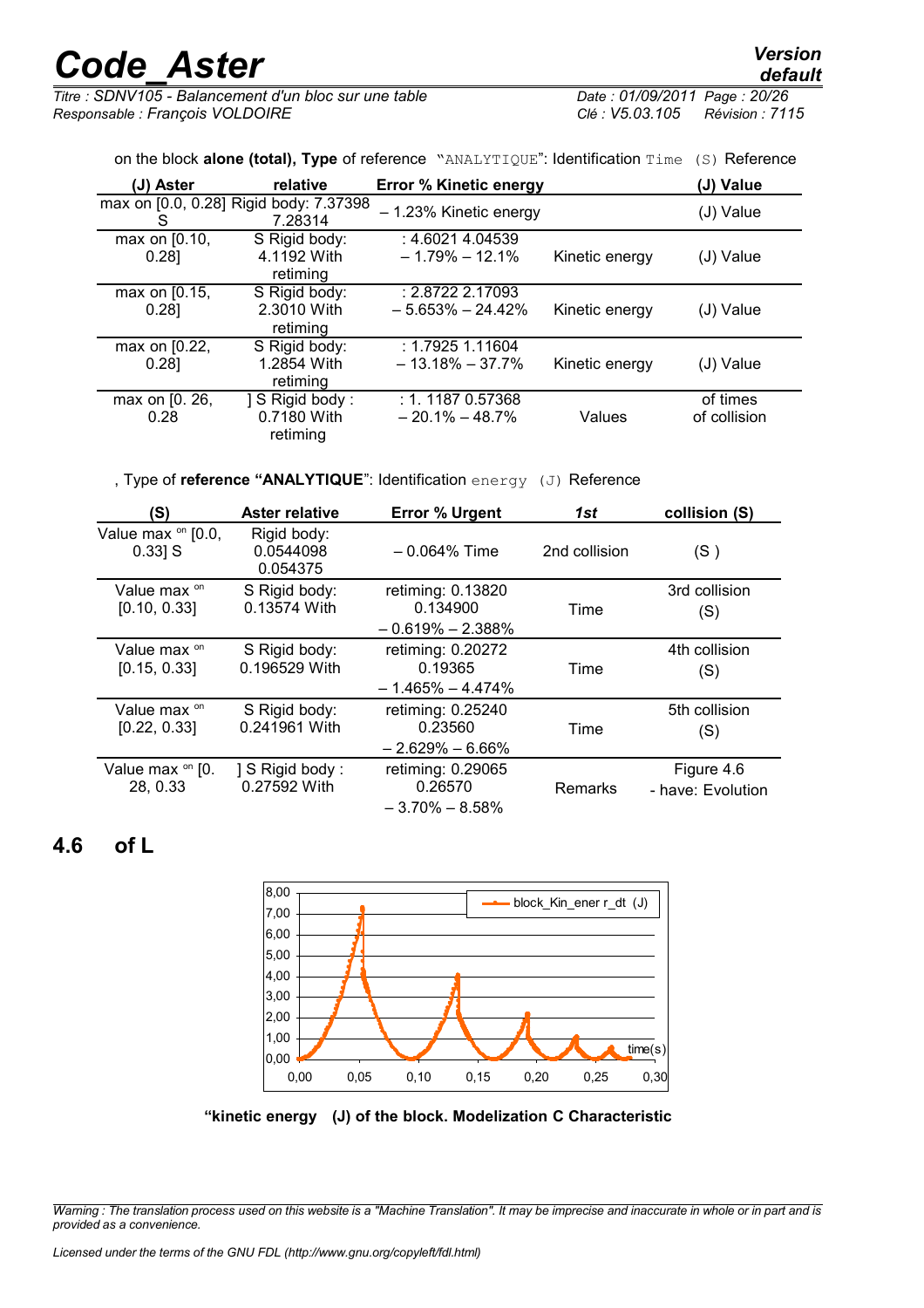*Titre : SDNV105 - Balancement d'un bloc sur une table Date : 01/09/2011 Page : 21/26 Responsable : François VOLDOIRE Clé : V5.03.105 Révision : 7115*

### **5 of the modelization**

### **5.1 One chooses a plane**

modelization, with of the finite elements 2D in plane stresses (modelization C\_PLAN). Contact-friction between block and array is treated by the method "continuous hybrid formulation", cf [R5.03.52] and a diagram D" integration implicit, formulated in displacement. Figure 5.1-a : Modelization



#### **and mesh Characteristics of the mesh**

### **5.2 One the model invites Mo (see**

fig. 5.1 - a) associated with the problem. The mesh made: 25 nodes , 34 meshes SEG2 and 12 meshes QUA4. Here the list of the nodes groups and meshes useful in the modelization: Name groups Contained O low left

| lower       | Node                                        |
|-------------|---------------------------------------------|
| оf          | the block A Node lower low right            |
| of          | the block O1 Nœud lower medium of           |
| the block   | C Node higher medium of                     |
| the block   | S0 Nœud of the array in contact             |
|             | with O S1 Nœud of the array in contact      |
|             | with O1 S2 Nœud of the array in contact     |
|             | with A CTGROUND Nodes of the bottom of      |
| array CTBLO | Meshes SEG2 contour of                      |
| block       | <b>CONHAUT Meshes SEG2 bases Meshes</b>     |
| block       | CONBAS SEG2 of the array                    |
| under       | the base of the block BLOCK Meshes of block |
|             | <b>GROUN</b>                                |
| Meshes      | of the array Characteristics                |
|             | of the loadings                             |

### **5.3 contact-friction between block**

and array is treated by the method of Lagrange, pairing being by master-slave method, the selected norm being that of the Master : Group meshes main: CONBAS

- •; Group slaves meshes : CONHAUT
- •. A geometrical reactualization

is adopted. The array is blocked in X at

*Warning : The translation process used on this website is a "Machine Translation". It may be imprecise and inaccurate in whole or in part and is provided as a convenience.*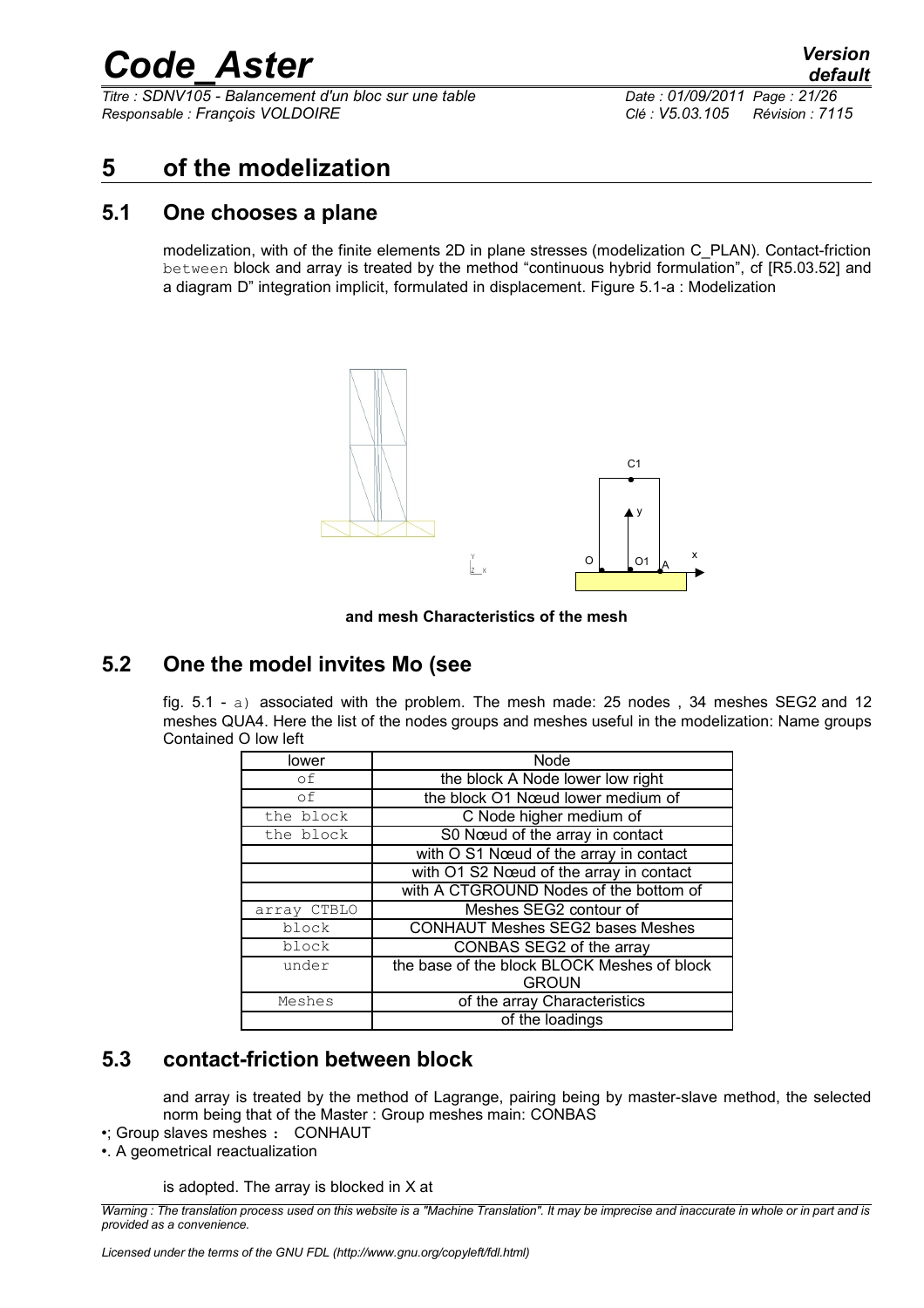*Titre : SDNV105 - Balancement d'un bloc sur une table Date : 01/09/2011 Page : 22/26 Responsable : François VOLDOIRE Clé : V5.03.105 Révision : 7115*

*default*

the S1 point, and in there on its basis CTGROUND. Gravity is simulated by a slope, precondition to the slope of the block, is operated by an imposed displacement. These phases are stabilized with their face value by a strong numerical damping, precondition under investigation dynamic. Characteristics of integration

### **5.4 in time One chooses a diagram, implicit**

in time, of Newmark, modified average acceleration. For the phases of installation

under the action of vertical gravity and of initialization of releasing (by shift in initial rotation of the block), one chooses time step, and a diagram of integration 0.0125 *s*in time in - method key word "HHT"  $\alpha$ : ALPHA=-0.30, MODI EQUI = ' NON "for gravity of 0 to G ( of with), then one chose ALPHA  $t=-2.0 s =0.60 t =0.60 t =0.0 s$  for the phase D" slope of the block (of with). The initialization of  $t=-1.25$  *s* releasing  $t=0$  *s* 

with is done from a velocity  $t=0$  *s* null in the block and of the displacement induced by the slope. For the phases of coasting flight (swinging), time step is regulated by where is a dimension characteristic

 $\Delta t$ =  $\sqrt{20}$ *h*  $\frac{h}{50 \text{ g}}$  *h* of the fall. One chooses: . One takes the parameters of  $\Delta t = 0.0025$  *s* Newmark

of average acceleration: , via key word "HHT".  $\alpha = 0$ . For the phases including

the collisions, one changes integration, while choosing a diagram of modified average acceleration: method "HHT", with MODI  $\alpha$  EQUI=' NON', and one time step refined  $\alpha=-0$  . 2. Thus, there is the succession  $\varDelta$   $t_{r}{=}0$  .  $000010\,\,s$  : N° impact Interval (S) - method

| Time step | 0,0000                   | $\alpha$ - 0,0025 | 10-5 S 1<br>0,0525    |
|-----------|--------------------------|-------------------|-----------------------|
|           | $-0,0600$ 10-5           | $\alpha = -0.1$   | $S^2$ 0,1400          |
|           | $-0,1450$ 10-5           | $\alpha = -0.2$   | S <sup>3</sup> 0,2050 |
|           | $-0,2150$ formula        | $\alpha = -0.2$   | 10                    |
| 5         | $S$ 4 0,2575 -<br>0,2650 | $\alpha = -0.2$   | $10$ $-$              |
| 5         | S 5 0,2975 -<br>0,3100   | $\alpha = -0.2$   | $10$ $-$              |
| 5         | S One notes              | $\alpha = -0.2$   | rebound               |

shortly after each collision. It is necessary so that simulation is correct that this rebound is integrated with time step refined. Final moment is: , in order to

have the first 5 0.32 *s* collisions. However in order to have a less expensive test, one stops after the second collision: one stops in practice at time. Like the solver, METHODE 0.145 *s*"

LDLT" does not go with the continuous method, one takes METHODE "MULT FRONT", with RENUM "MDA", because RENUM "METIS" can be expensive in System time according to the machines. Quantities tested and results

### **5.5 Several values are tested**

not per times, but by extreme values on a time interval, because that is more relevant. Tests of NONregression, with weak tolerance, were added in order to track the evolutions of the algorithms. One limits oneself here to three phases of coasting flight. Values of displacements (depl

), Type of **reference** "ANALYTIQUE": Identification Time (S) Reference

| Aster                                | relative Error  | % D_y group | no            | O (m) Value min |
|--------------------------------------|-----------------|-------------|---------------|-----------------|
| on [0, 0.33] S                       | – 1.8916210 -10 | Dγ          | group_no O (m | max             |
| 0.000000                             | $0.00\%$        |             | Value         |                 |
| on [0, 0.33] S Rigid : 0.002011 With |                 | retiming:   | group no A    | (m) Value       |

*Warning : The translation process used on this website is a "Machine Translation". It may be imprecise and inaccurate in whole or in part and is provided as a convenience.*

*Licensed under the terms of the GNU FDL (http://www.gnu.org/copyleft/fdl.html)*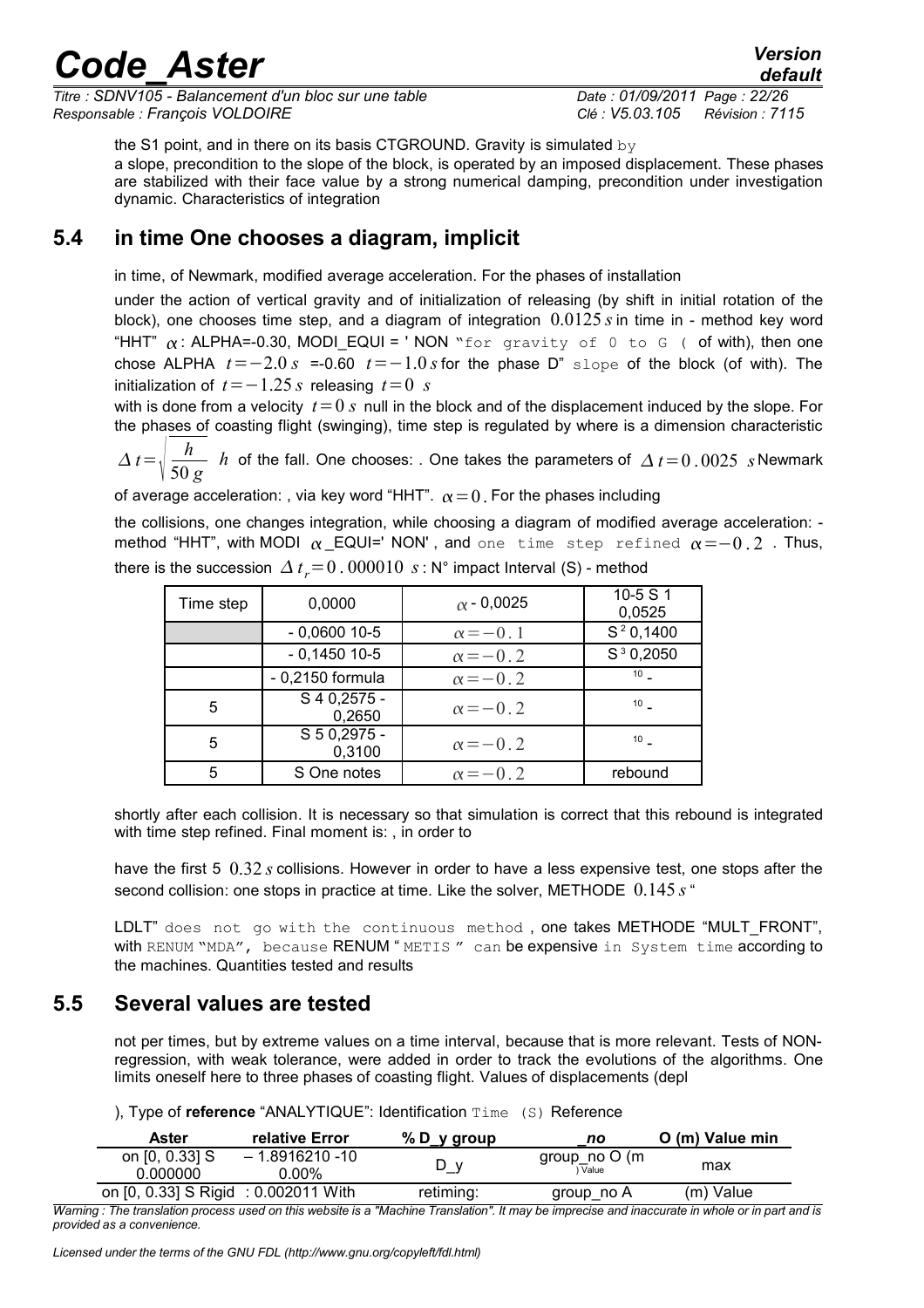*Titre : SDNV105 - Balancement d'un bloc sur une table Date : 01/09/2011 Page : 23/26 Responsable : François VOLDOIRE Clé : V5.03.105 Révision : 7115*

| body                         |                                                                                                                               | 0.00225 0.00233214<br>15.97% 3.79% D_y                          |                                                    | min                       |
|------------------------------|-------------------------------------------------------------------------------------------------------------------------------|-----------------------------------------------------------------|----------------------------------------------------|---------------------------|
| on [0, 0.33] S<br>0.00000    | $-1.0265$<br>10.-10 0.00%                                                                                                     | $D_y$                                                           | group_no A (m<br>$)\overline{\text{Value}}$        | max                       |
| on [0, 0.33] S               | 0.00360<br>0.0035999<br>$-0.06%$                                                                                              | Values                                                          | velocities                                         | (quickly),                |
|                              | Type of reference "ANALYTIQUE": Identification Time (S) Reference                                                             |                                                                 |                                                    |                           |
| <b>Aster</b>                 | relative Error                                                                                                                | % V_y group                                                     | no                                                 | O (m/s) Value min         |
| on [0, 0.33] S Rigid<br>body |                                                                                                                               | retiming: $-0.10552$<br>0.09983 With $-$ 0.107117 7.30% 4.16% V | there<br>group_no A                                | (m/s) Value<br>min        |
| on $[0, 0.33]$ S $-$         | $0.13357 -$<br>$0.132807 -$                                                                                                   | 0.571% Values                                                   | of reactions                                       | to the corners            |
|                              | (vale_cont), component norm (RN) and tangential (X-ray), Type of reference "ANALYTIQUE":<br>Identification Time (S) Reference |                                                                 |                                                    |                           |
| <b>Aster</b>                 | <b>Error relative</b>                                                                                                         | % RN grou                                                       | $\overline{\phantom{a}}$ no                        | O (N) Value max<br>on     |
| $[0, 0.05]$ S 3580.0         | 3599.52<br>0.545% RN grou                                                                                                     | $\_noA$                                                         | (N) Value                                          | max on                    |
| [0.06, 0.12]                 | S 3580.0 3597.66<br>0.493% X-ray<br>grou                                                                                      | $\_no$ O                                                        | (N) Value                                          | min on                    |
| $[0, 0.05]$ S –              | $1150.0 -$<br>$1137.17 - 1.12%$                                                                                               | X-ray grou                                                      | $\_$ no A (N) Value                                | max on                    |
| [0.07, 0.12]                 | S 1150.0 1141.47<br>$-0.742%$ Values                                                                                          | of                                                              | percussions                                        | to the corners            |
| Time (S) Reference           | (vale_cont integrated around times of collision), Type of reference "ANALYTIQUE": Identification                              |                                                                 |                                                    |                           |
| <b>Aster</b>                 | relative Error                                                                                                                | % RN grou                                                       | $\overline{\phantom{a}}$ no                        | A (N) Value<br>integrated |
| on [0.05440                  | $, 0.05455$ ] 48.73<br>41.9301 - 13.9% X-<br>ray grou                                                                         | $\overline{\phantom{0}}$ no                                     | A (N) Value                                        | integrated                |
| on [0.05440                  | , 0.05455] 15.65<br>11.2919 - 27.8%<br>Values                                                                                 | of                                                              | kinetic energy                                     |                           |
|                              | on the block alone (total): Identification Time                                                                               | $(s)$ Reference                                                 |                                                    |                           |
| (J) Aster                    | relative                                                                                                                      |                                                                 | <b>Error % Kinetic energy</b>                      | (J) Value                 |
| max on [0.0, 0.33] S         | Rigid body: 7.37398<br>7.28973                                                                                                |                                                                 | - 1.14% Kinetic energy                             | (J) Value                 |
| max on [0.1, 0.33] S         | Rigid body: 4.1192 With<br>retiming                                                                                           |                                                                 | : 4.6021 4.74225<br>of times<br>15.1% 3.04% Values | of<br>collision           |
|                              | Type of reference "ANALYTIQUE": Identification energy (J) Reference                                                           |                                                                 |                                                    |                           |

| (S)                                     | <b>Aster relative</b>                | <b>Error % Urgent</b>                               | 1st           | collision (S)              |
|-----------------------------------------|--------------------------------------|-----------------------------------------------------|---------------|----------------------------|
| Value max $\circ$ [0.0,<br>$0.33$ ] S   | Rigid body:<br>0.0544098<br>0.054400 | $-0.018\%$ Time                                     | 2nd collision | (S)                        |
| Value max <sup>on</sup><br>[0.10, 0.33] | S Rigid body:<br>0.13574 With        | retiming: 0.13820<br>0.14154<br>5.05% 2.42% Remarks | Appear        | $5.6 - a$<br>$:$ Evolution |

*Warning : The translation process used on this website is a "Machine Translation". It may be imprecise and inaccurate in whole or in part and is provided as a convenience.*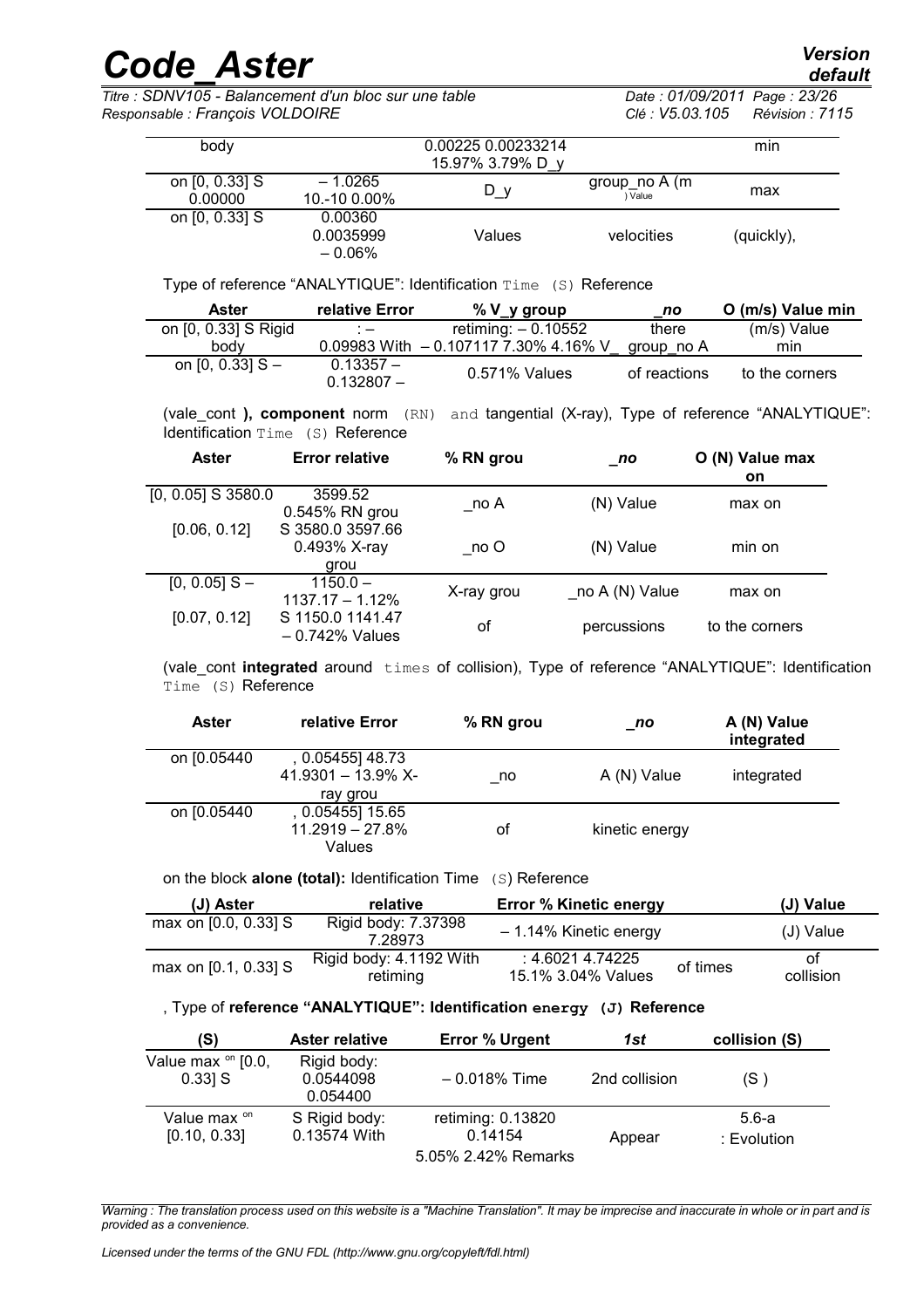# *Code\_Aster Version*<br>Titre : SDNV105 - Balancement d'un bloc sur une table *Date : 01/09/2011 Page : 24/26*

*Titre : SDNV105 - Balancement d'un bloc sur une table Date : 01/09/2011 Page : 24/26 Responsable : François VOLDOIRE Clé : V5.03.105 Révision : 7115*

*default*

### **5.6 of L**



**"kinetic energy () of the block (continuous method in** *J* **displacements). Summary of the results**

*Warning : The translation process used on this website is a "Machine Translation". It may be imprecise and inaccurate in whole or in part and is provided as a convenience.*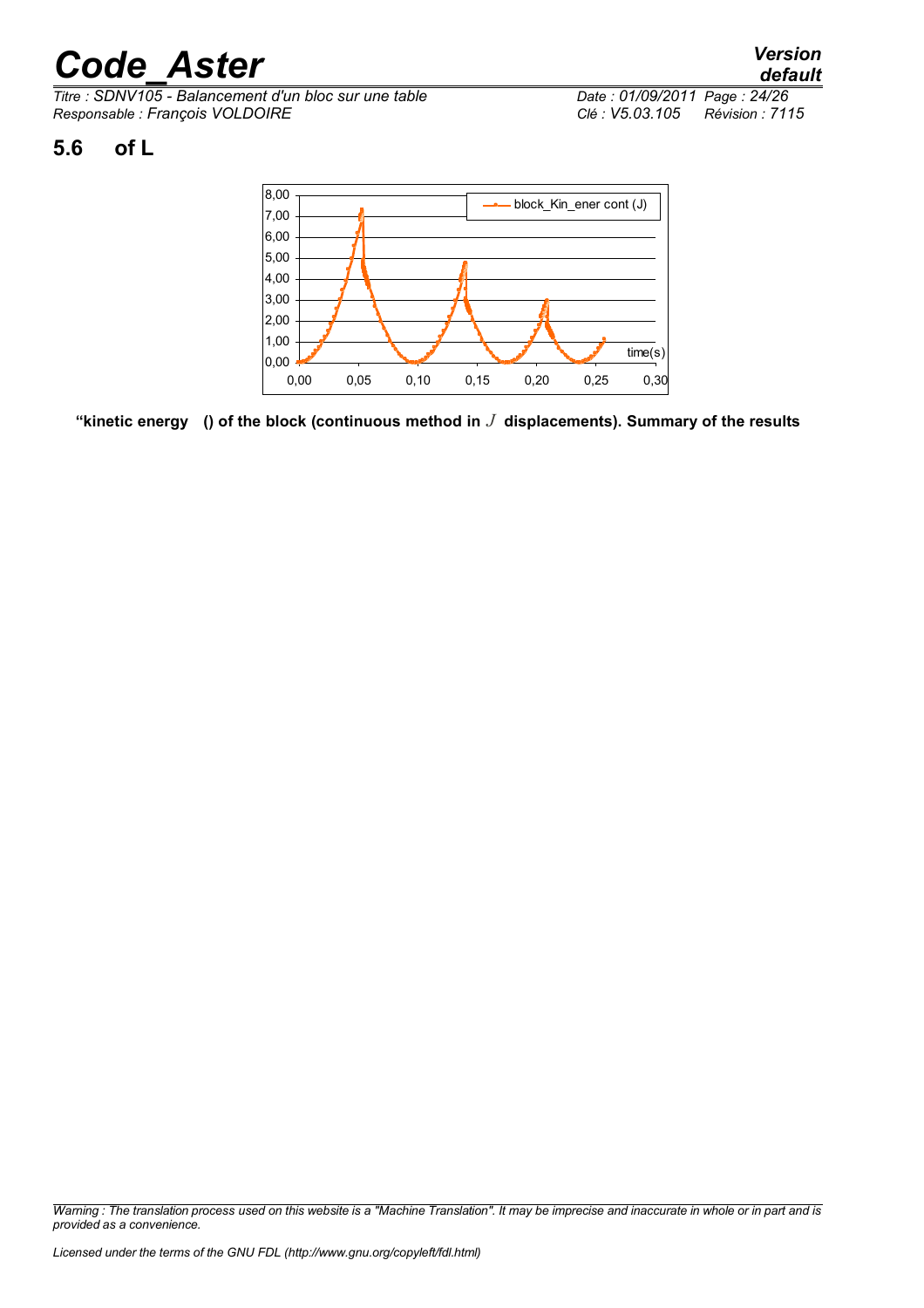*Titre : SDNV105 - Balancement d'un bloc sur une table Date : 01/09/2011 Page : 25/26 Responsable : François VOLDOIRE Clé : V5.03.105 Révision : 7115*

### **6 the results got with**

the Code\_Aster, in dynamics with *diagram D"* temporal integration implicit, expressed on displacements, are about in conformity with those expected by comparison with the analytical solution: error lower than 12% over times of collision (on all five modelled collision). One gets results contained in the beach of the two possible analytical models: that of the rigid body without any rebound and that adjusted by taking account of an elastic rebound, from where a stronger coefficient of restitution of shock. One of the contact notes

differences in prediction between the methods of processing selected. The method of penalization (by discrete springs of shock), which functions only by also envisaging damping located, cause a drop in the coefficient of restitution of shock, therefore approach plus the values of times of collision of the analytical model of rigid body without rebound. These values are very close

to those obtained by a software dedicated, LMGC90, developed at the University of Montpellier, resting on one - diagram of temporal integration  $\theta$  of velocity and proposing two methods to treat the contact (concerned, of velocity), which give here the both same predictions. On the other hand, with the "

exact" methods of contact of Code\_Aster – Lagrange and continues *–* associated with a diagram of implicit temporal integration of family Newmark-HHT, expressed on displacements, one rather gets results governed by the analytical solution adjusted by taking account of the rebound. Moreover, these two methods of Lagrange contact and continuous give times of collision (and energies) almost identical. One notes however on this test with small number of d.o.f. which the "continuous" method is more expensive in System time than the method "Lagrange". Lagrangian method of contact

of Code\_Aster formulated in displacement *with* a temporal integration using one - diagram in displacements provides  $\theta$  results very close to those obtained with LMGC90 and the analytical solution in rigid body: in energies, times d'impact, reactions and percussions. This confirms the superiority – allowed largely in the literature – of a diagram such as - diagram to express the condition  $\theta$  of contact of Signorini-Moreau. The performances in TEMPS CPU are satisfactory in comparison with the integration methods temporal of the Newmark family, because it is permissible to choose time step the coarser without degrading the solution excessively. On Linux platform, with

the "exact" methods of contact – Lagrange and continues – certain results are slightly different from those obtained on platforms Bull and Alphaserver: about % over energies, times of collision and the velocities starting from the 3rd rebound. The reactions are more stable. The method by discrete springs of shock seems less sensitive to the choice of the object computer, just as it - diagram of temporal integration  $\theta$ . Contact Lagrange Contact continues

*Warning : The translation process used on this website is a "Machine Translation". It may be imprecise and inaccurate in whole or in part and is provided as a convenience.*